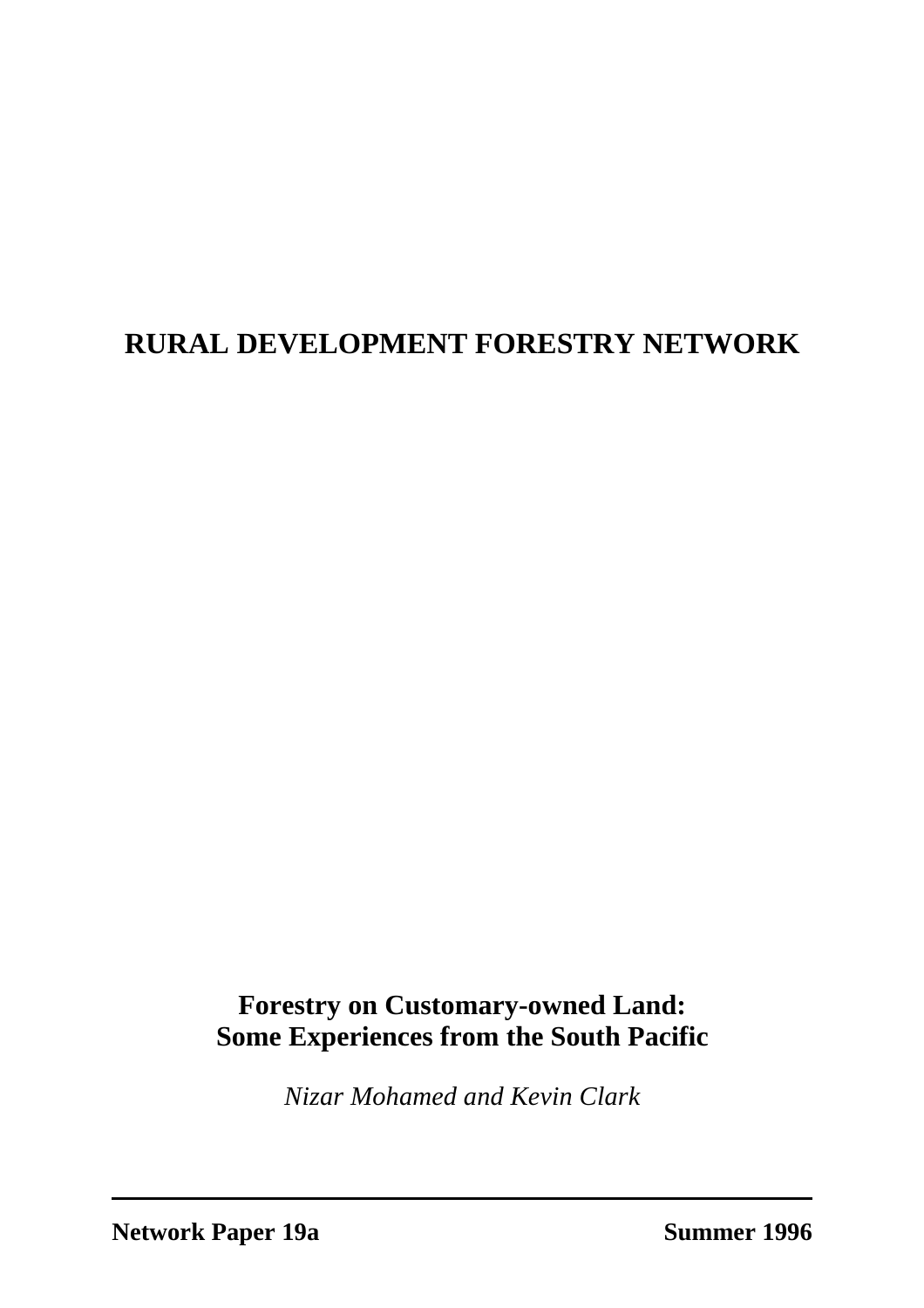#### **Nizar Mohamed and Kevin Clark may be contacted at:**

Evaluation, Appraisal and Programme Support Unit Development Cooperation Division Ministry of Foreign Affairs and Trade Private Bag 18 901, Wellington New Zealand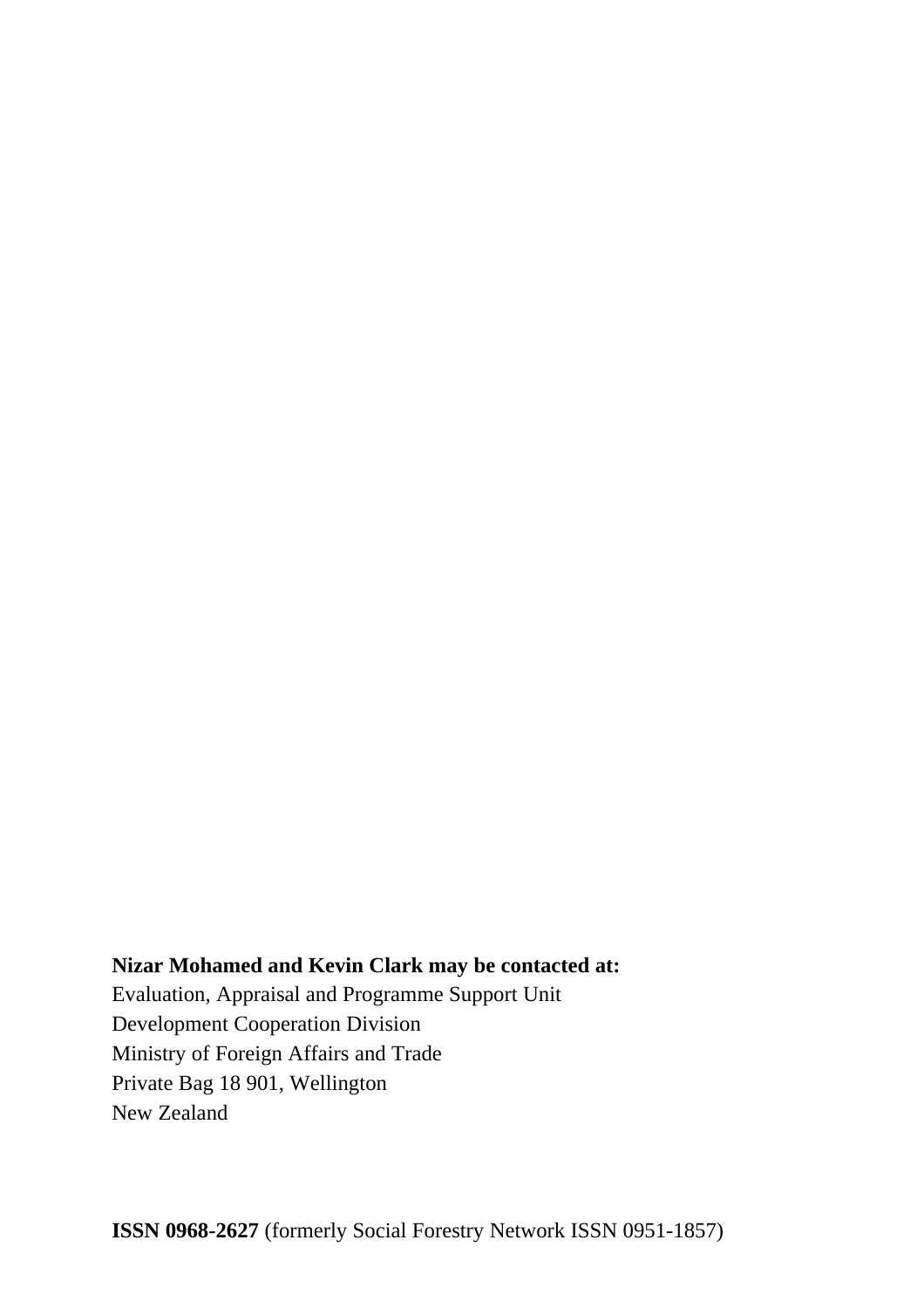# **Forestry on Customary-owned Land: Some Experiences from the South Pacific**

# *Nizar Mohamed and Kevin Clark*

## **Summary**

Questions of land tenure, resource ownership and use are fundamental to any examination of forestry issues in the South Pacific. This paper reviews some critical conceptual issues that provide a framework for understanding the problems and opportunities for forestry in the South Pacific, both for conservation and sustainable management of primary forests, and for reforestation.

These issues are illustrated by examples taken from New Zealand Official Development Assistance (NZODA) support for forestry in Fiji, Vanuatu, and the Solomon Islands.

A major focus of the NZODA programme is on reforestation of previously logged land to provide landowners with a sustainable source of income through the development of a renewable resource. In the past, reforestation has been confined to government-owned or leased land but increasing attention is now being given to developing models for commercial reforestation on customary-owned land. Using an example from the Solomon Islands of a proposed joint venture between a small landowning community and a private investor, the major social, cultural, and economic issues associated with this type of development are discussed.

The second major focus of NZODA is on promoting alternative sources of income to reduce economic pressures for logging and land clearance in forest areas with high ecological and/or cultural values. Examples where this approach has been tried include the development of ecotourism in Fiji and the Solomon Islands. An alternative method to protect biologically valuable forests is to provide landowners with financial compensation for forgoing the commercial use of their forests. This

*Rural Development Forestry Network Paper 19a, Summer 1996* ODI, Regent's College, Regent's Park, London NW1 4NS, UK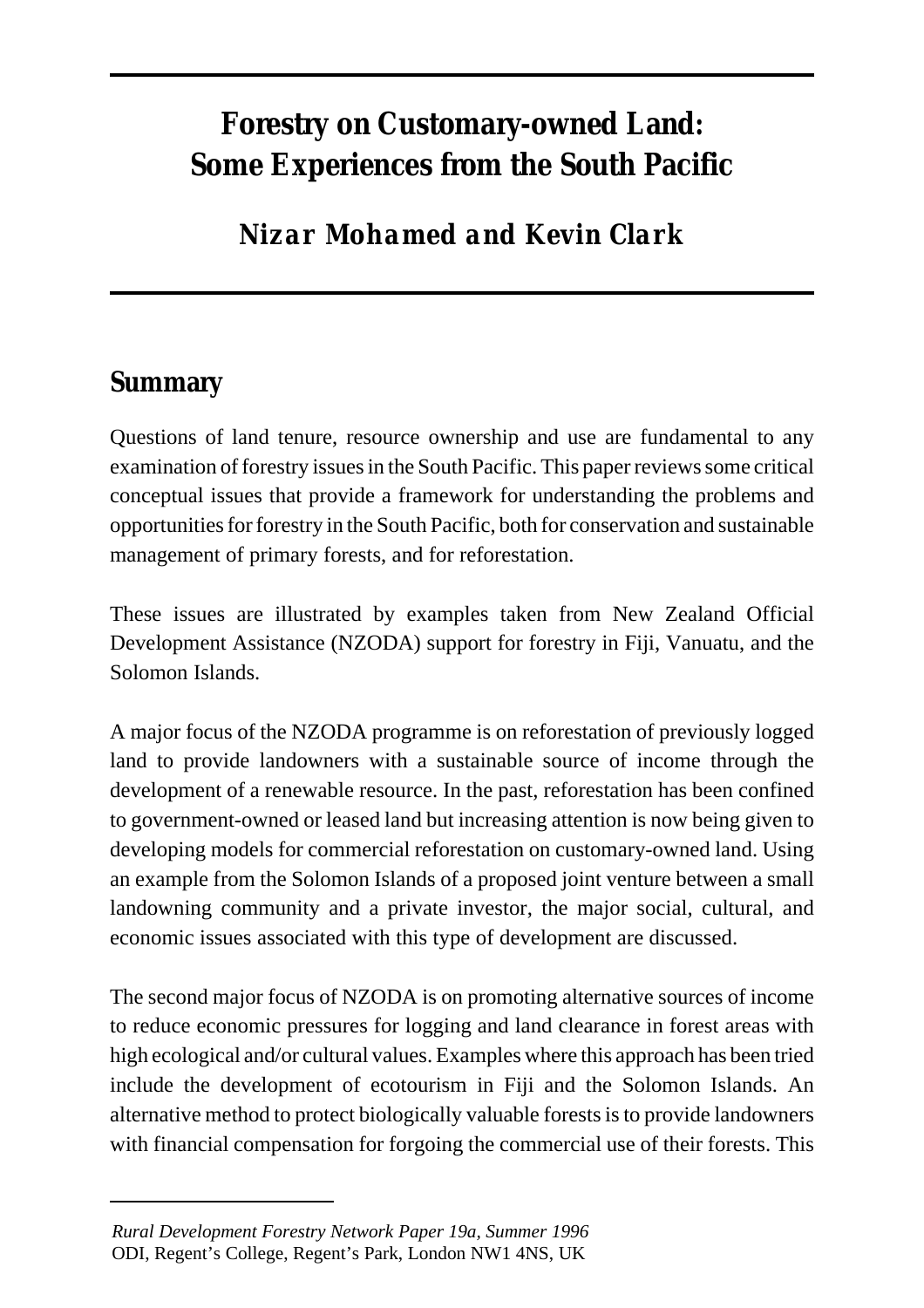approach can only be a stop-gap measure, however, and needs to be augmented by the development of sustainable income-generating activities.

The need to take issues of ownership and equity into account in designing projects is highlighted. This requires a participatory approach that takes full account of cultural factors and demands a high degree of flexibility on the part of the donor agency.

## **Introduction**

'We need the forest to be standing there for life to flow from the forest to the sea. We cannot be smarter than God.' (Batibasaga, 1993).

Forests and trees have always played an important role in the well-being of the peoples and ecosystems of the island nations in the South Pacific (Figure 1). In the larger Melanesian countries (Papua New Guinea, Solomon Islands, Fiji, Vanuatu), forests have contributed significantly to the national economies through employment, income generation and export earnings. In the smaller high island states of recent volcanic or raised limestone origin (Samoa, Cook Islands, Tonga, etc.), the contribution of forests to the national economy has been mainly in the form of timber for housing and traditional uses, fuelwood, medicines, shelter, and food. These economic uses are reinforced by the 'silent' but vital functions of forests: protection of soils, watershed management, genetic resources, and carbon retention. Apart from these economic and environmental uses, forests play an important role in the spiritual and cultural values of the indigenous peoples of the South Pacific.

The multiple roles of forests and trees have long been recognised in the islands of the South Pacific. The contribution of forests to the national economy, the household, the environment, and culture are very much part of the South Pacific way of life. In addition, as almost all the land and its resources, including forests, are held under systems of customary land tenure, the relationship between forests and the well-being of people is very close.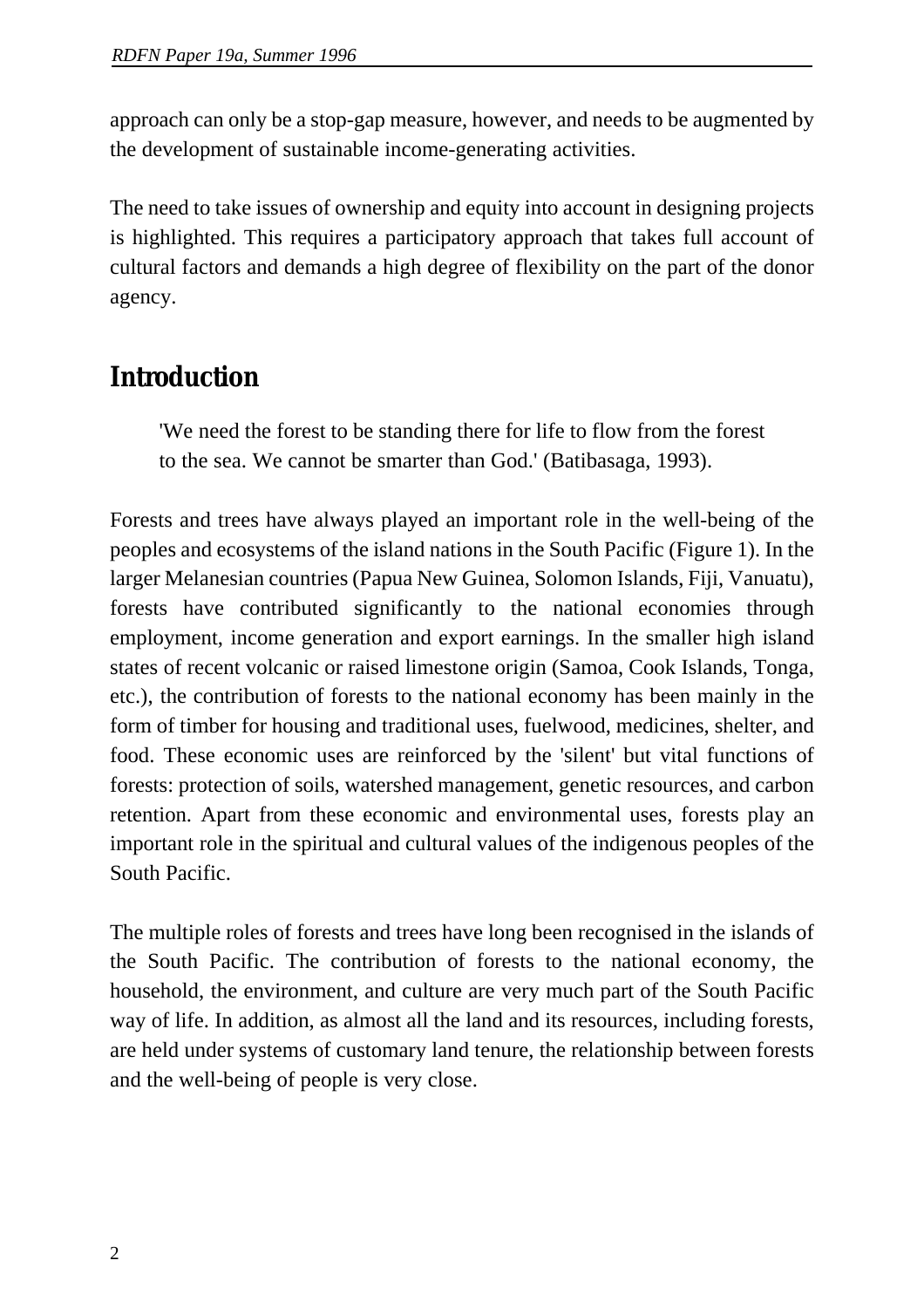$\boxed{=}$ 

**Figure 1: Map of the South Pacific showing the location of the major Melanesian and Polynesian countries.**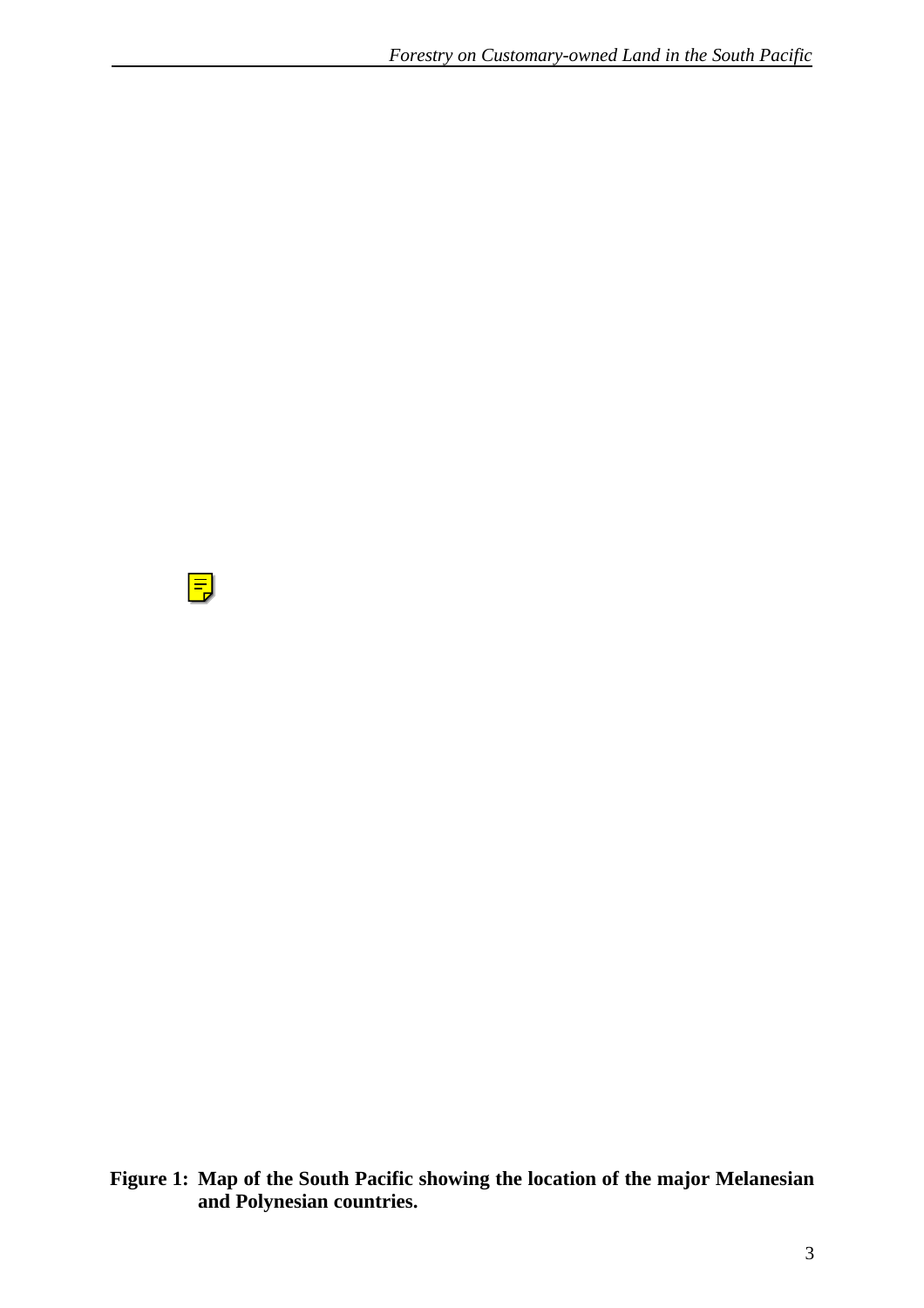

Figure 1: Map of the South Pacific showing the location of the major Melanesian and Polynesian countries.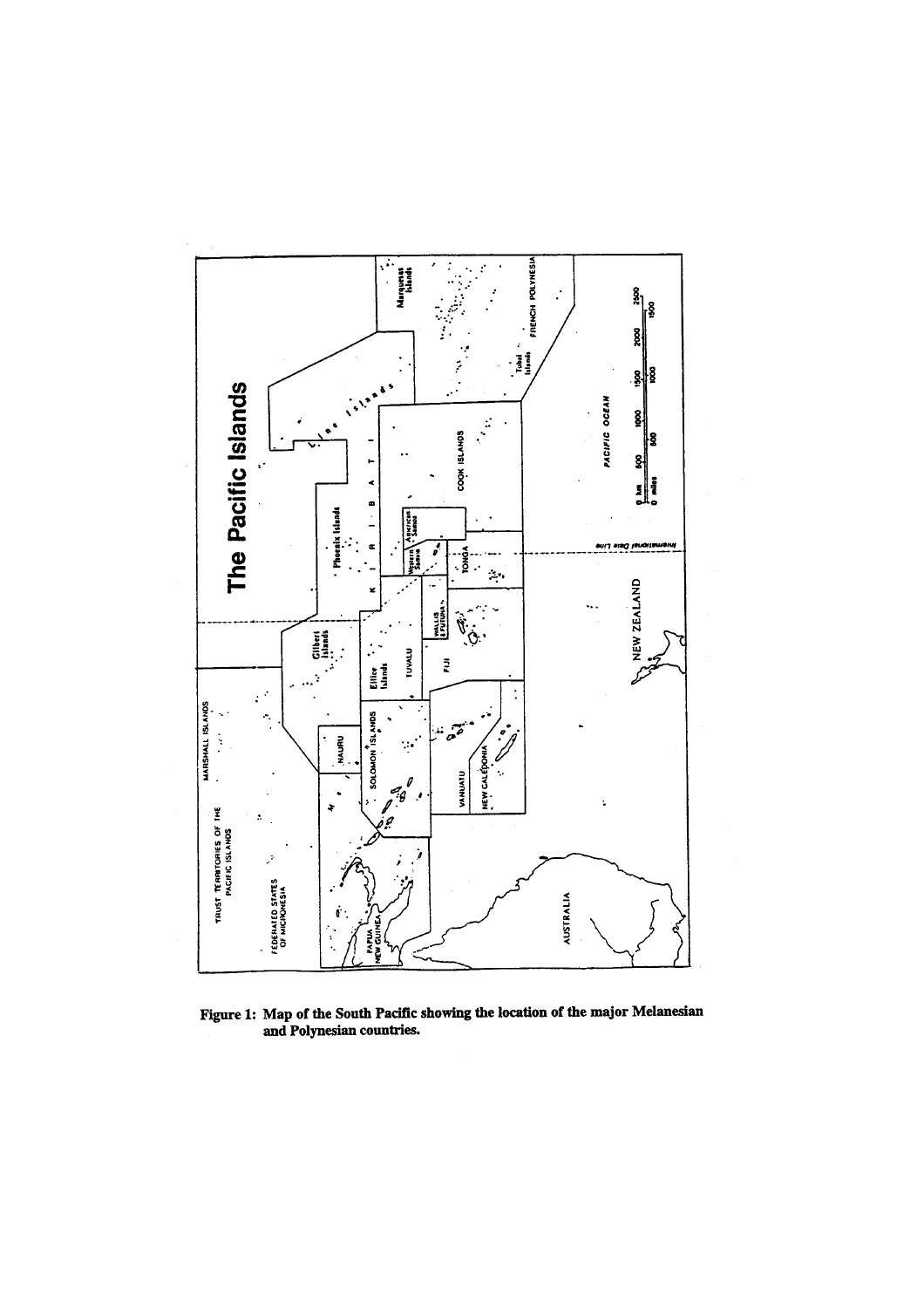This relationship is particularly strong in the Melanesian countries of the South Pacific: Papua New Guinea, Solomon Islands, Fiji, and Vanuatu (Table 1). These countries have the largest remaining areas of primary forest in the South Pacific, most of which is held under customary systems of land tenure. For the majority of landowners, their forest resources are their main assets and sources of income. Table 1 also shows the important contribution of forest products to export earnings.

| Country                   | Land area<br>(million ha) | % of land area<br>under customary<br>ownership | <b>Natural forest</b><br>area (million<br>ha) | % contribution<br>of forest<br>products to<br>export earnings<br>in 1994 |
|---------------------------|---------------------------|------------------------------------------------|-----------------------------------------------|--------------------------------------------------------------------------|
| Papua New<br>Guinea       | 46.9                      | 93%                                            | 36.4                                          | 20%                                                                      |
| Solomon<br><b>Islands</b> | 2.8                       | 87%                                            | 2.4                                           | 60%                                                                      |
| Fiji                      | 1.8                       | 83%                                            | 0.88                                          | 12%                                                                      |
| Vanuatu                   | 1.2                       | $>90\%$                                        | 0.43                                          | 12%                                                                      |

| <b>Table 1: Land and forest resources in Melanesia</b> |  |
|--------------------------------------------------------|--|
|--------------------------------------------------------|--|

Source: Respective Country Reports to the Heads of Forestry Meeting, Fiji, September 1995

There has been a significant increase in local and international interest in forestry in the South Pacific over the last decade. The main focus of this increased interest from national governments, the donor community and international and local nongovernmental organisations (NGOs) has been on the following areas:

- ! conservation and sustainable management of primary and secondary indigenous forests for their utilitarian, environmental, biological, spiritual and cultural values;
- ! logging mainly as a source of income, but also for land clearance for agriculture;
- ! reforestation activities for economic and environmental reasons.

Logging activities are a major concern in the sustainable use of the existing forest resources of the Melanesian countries of the South Pacific. In Papua New Guinea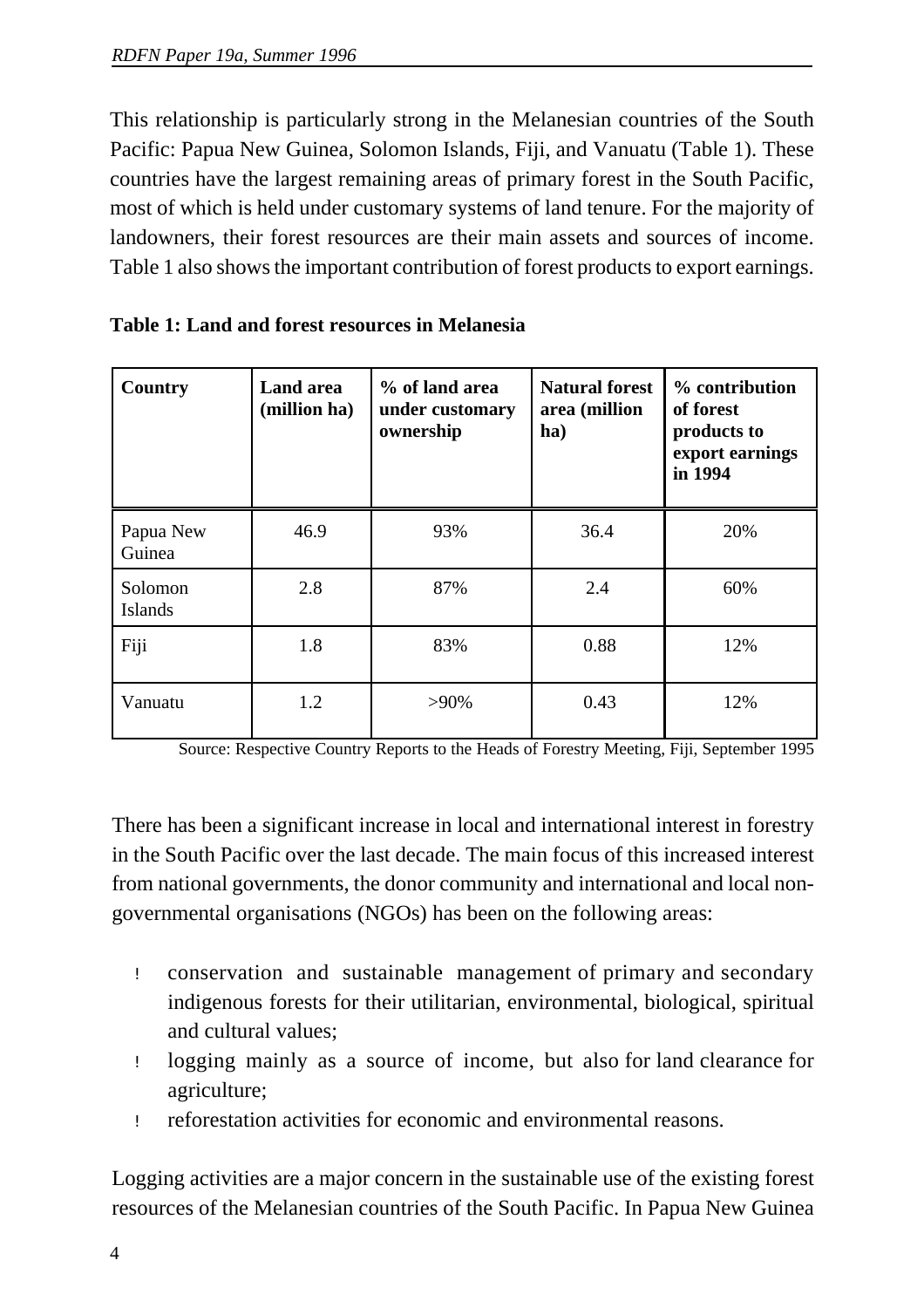(PNG), for example, the sustainable harvest volume from the available natural forest has been estimated at 3 million  $m^3$ /annum, assuming a 40 year cutting cycle. This compares with a current permitted cut of 8.5 million  $m^3$ /annum. The actual cut in 1993 and 1994 was well below the permitted cut, at around 3 million  $m^3$ /annum. However, as logging activities are very unevenly distributed within PNG, these 3 million  $m<sup>3</sup>$  came from only part of the remaining forests and do not represent a sustainable harvest. Together with the significant increase in actual cut observed in 1995, this suggests that, in many parts of PNG, current logging activities are unsustainable (Duncan, 1994).

To conserve these remaining indigenous forests in the South Pacific, efforts have been made to reduce deforestation (either from commercial logging or for agriculture) through a range of activities. These include attempts at sustainable management, protection of valuable forests through various mechanisms, provision of alternative sources of income for resource owners, and promoting non-wood uses of forests. These attempts recognise that, for most resource owners, forests are their major asset and that their social and economic development depends on the income derived from the use of this valuable resource.

Reforestation is another activity which aims to relieve the pressure on primary forests by providing a sustainable source of income for countries as well as communities. This will, however, provide a solution over the longer term rather than in the near future. In countries such as Fiji, where reforestation activities commenced quite early, planted forests account for 11% of the land area. In 1994, wood production from planted softwoods and hardwoods accounted for over 73% of the total wood production in Fiji.

In most South Pacific countries, the focus of reforestation has been on governmentowned land because of the perceived difficulties of working on customary-owned land. There are few viable and replicable models of commercial reforestation enterprises in the South Pacific on customary-owned land. To try and rectify this situation, New Zealand Official Development Assistance (NZODA) support for forestry in the Melanesian countries of the South Pacific is focussing on developing models for commercial (small and medium-scale) reforestation of deforested customary-owned land. A second area of attention for NZODA is in forest areas with high ecological and/or cultural values, where the focus is on providing alternative sources of income to reduce the economic pressures for logging and land clearance.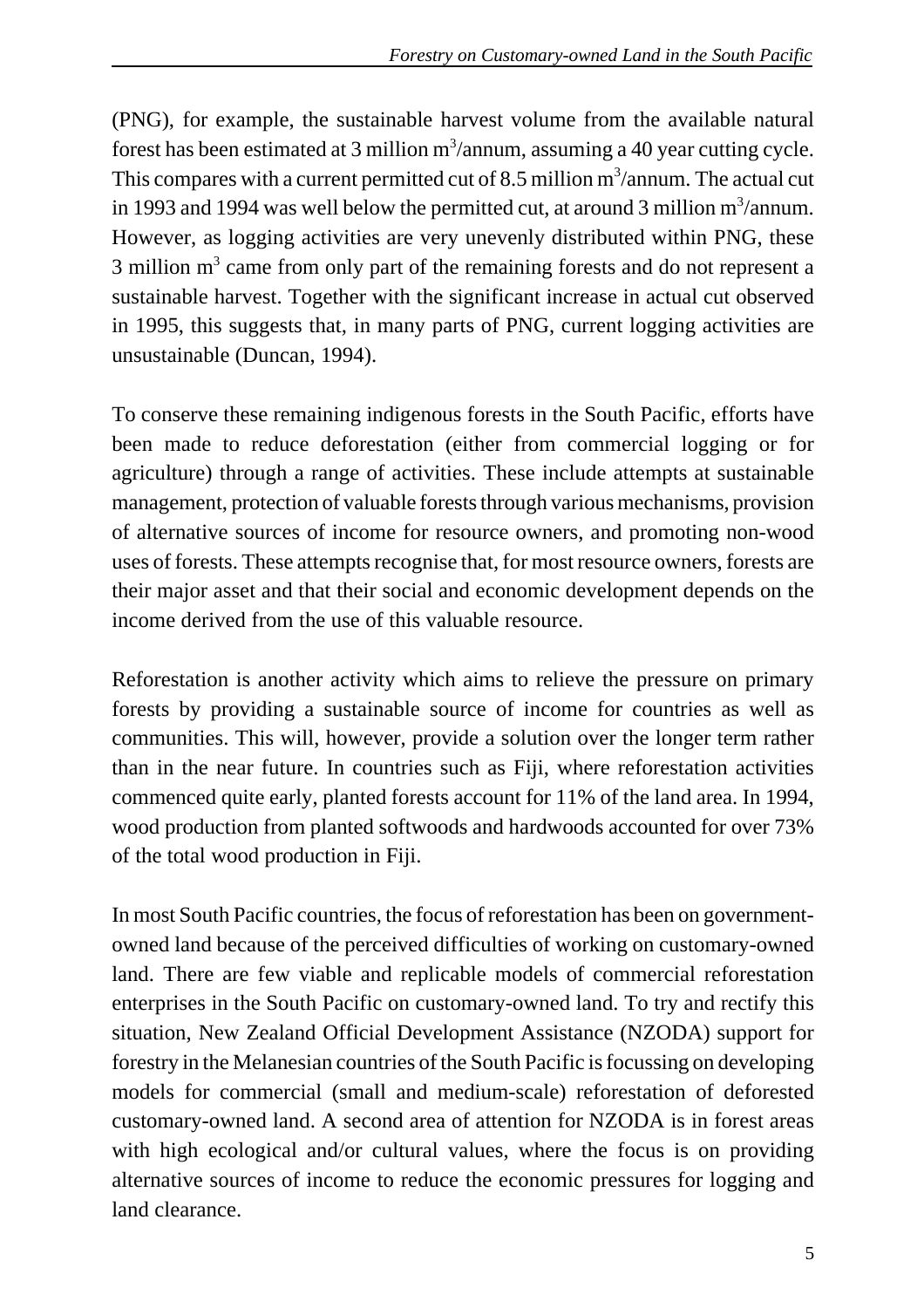This paper focuses on the Melanesian countries of the South Pacific. First, some of the key underlying issues with regard to forestry activities on customary-owned land are examined. This is followed by a discussion of how these concepts can be applied both in the sustainable management of indigenous forests and in reforestation activities. The discussion draws on some of the practical experiences of NZODA funded projects in the Solomon Islands, as well as in Fiji and Vanuatu.

# **Some Underlying Conceptual Issues**

The issues of land tenure, resource ownership and use are fundamental to any examination of forestry issues in the South Pacific. This section looks at some conceptual issues that provide a framework for understanding the problems and opportunities for forestry in the South Pacific, both for the conservation and sustainable management of primary forests, and for reforestation.

### **People and Land**

In the South Pacific, land is central to people's identity, their culture, traditions and spiritual values. Prior to the arrival of Europeans and the onset of colonialism, land tenure and rights to use land were closely intertwined in a system of obligation within kinship groups and between groups through marriage and other forms of alliance. Land was a vital part of traditions, beliefs and values.

For example, Maenu'u (1984) describes land within traditional societies of the Solomon Islands as 'one part of an integrated whole comprised of gods, land and tribes'. This cosmological perspective held the tribe as the main unit of society and the most important for maintaining security. At the apex were the Gods, with land and the tribe being equally important. These three elements firmly bound the people together. Gods consisted of dead ancestors and as such were specific to a tribe. Land was acquired by pioneer settlers and passed on from generation to generation. The tribe normally consisted of individuals sharing a common ancestor who first settled a new piece of land. In this way, Gods, land, tribe, and individuals were united and found meaning in traditional Solomon Islands societies.

The association between these four elements – Gods, land, tribes, and individuals – constituted an interrelated and mutually reinforcing system. Land belonged not just to the tribe but also to the people and to the Gods. People belonged to the Gods, to the land and to the tribe. The impact of colonialism disrupted this delicate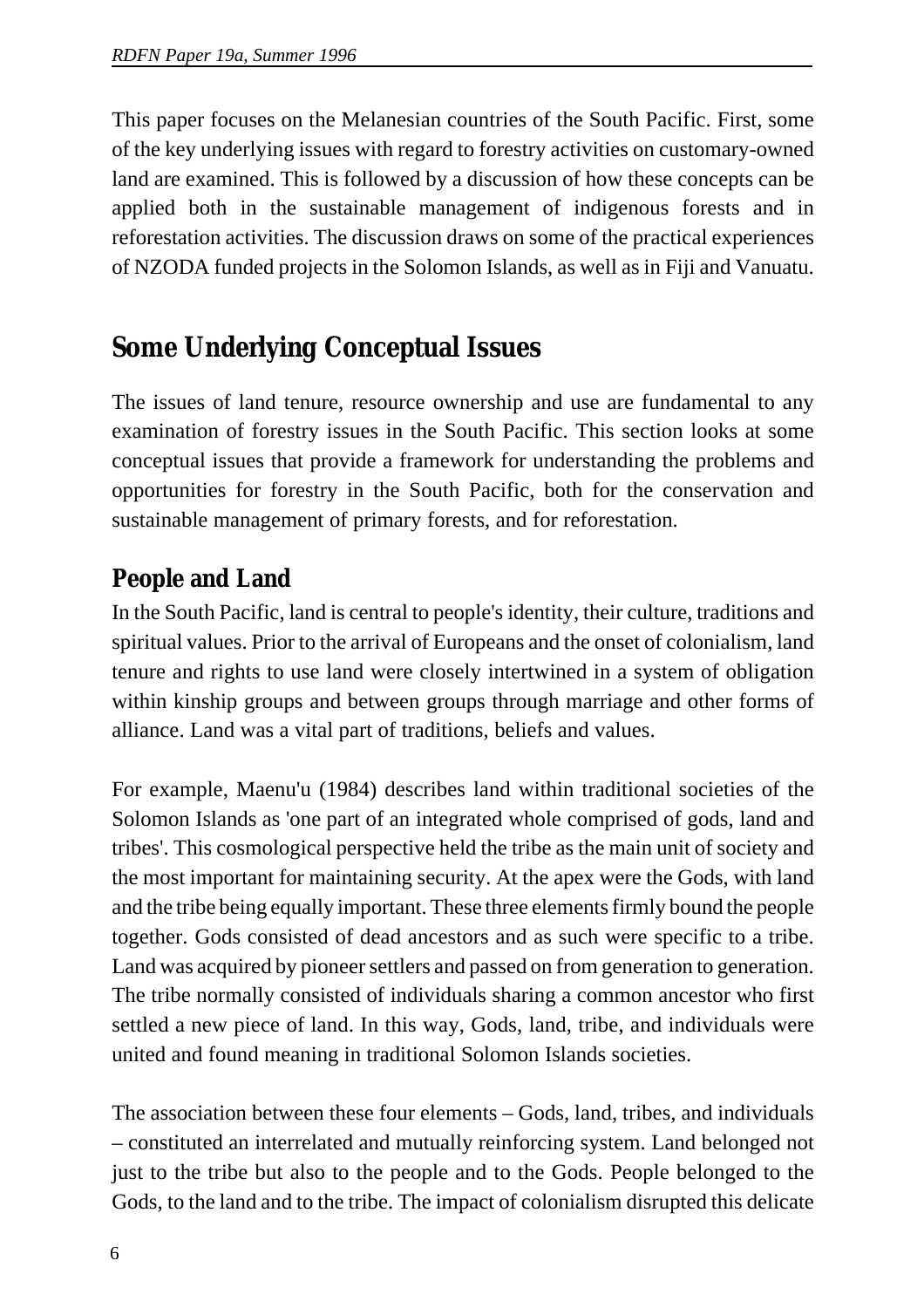balance. The tribal Gods were first replaced by the concept of one God who was not seen to have the same intricate relationship with people and the land. Secondly, colonialism disrupted the close relationship between people, their tribes and the land, ie. the concept of the tribe as custodian of the land. The introduction of an alien system of land registration took land administration away from the tribe and reduced its influence. This removed the tribe from its mediating role between people and land.

Today, the legal system enshrined in the constitution of the Solomon Islands recognises three types of land ownership systems. It provides for individual ownership and two types of collective ownership: common and joint ownership. Therefore, it does not recognise customary land tenure as such, but vests ownership rights in individuals or groups. The vesting of rights in smaller groups of people, as in land registration, means that some people become landless as land itself becomes a traded commodity. Land becomes alienated and no longer part of the traditional system, leaving people isolated as the only remaining element of the original system of Gods, land, tribes and people.

### **Land Tenure Systems**

The concept of land ownership did not exist in the societies of the South Pacific in pre-colonial times. Land and the resources of the land were assets inherited from the ancestors and held in trust by the current generation for future generations. All land was held tribally and there was no general right of individual or private ownership except the right of families to occupy, use or cultivate certain portions of tribal land subject to the paramount right of the tribe.

In the Solomon Islands, for example, land was vested in a group ('tribe') of less than 100 people. Within this group, individuals had different rights to deal in, or use land, but did not own it. Rights depended on the individual's relationship to the first settlers and could be primary, secondary or tertiary. Primary rights could be passed on through the male lineage (eg. in Kwara'ae in Malaita Province) or the female lineage (eg. in North New Georgia). Secondary rights were then obtained through the female and male lineage respectively. Tertiary rights belonged to the wider community – visitors, guests, or those not part of the tribe.

The coming of colonialism and the imposition of western concepts of individual property rights disrupted the traditional systems. In the Solomon Islands, for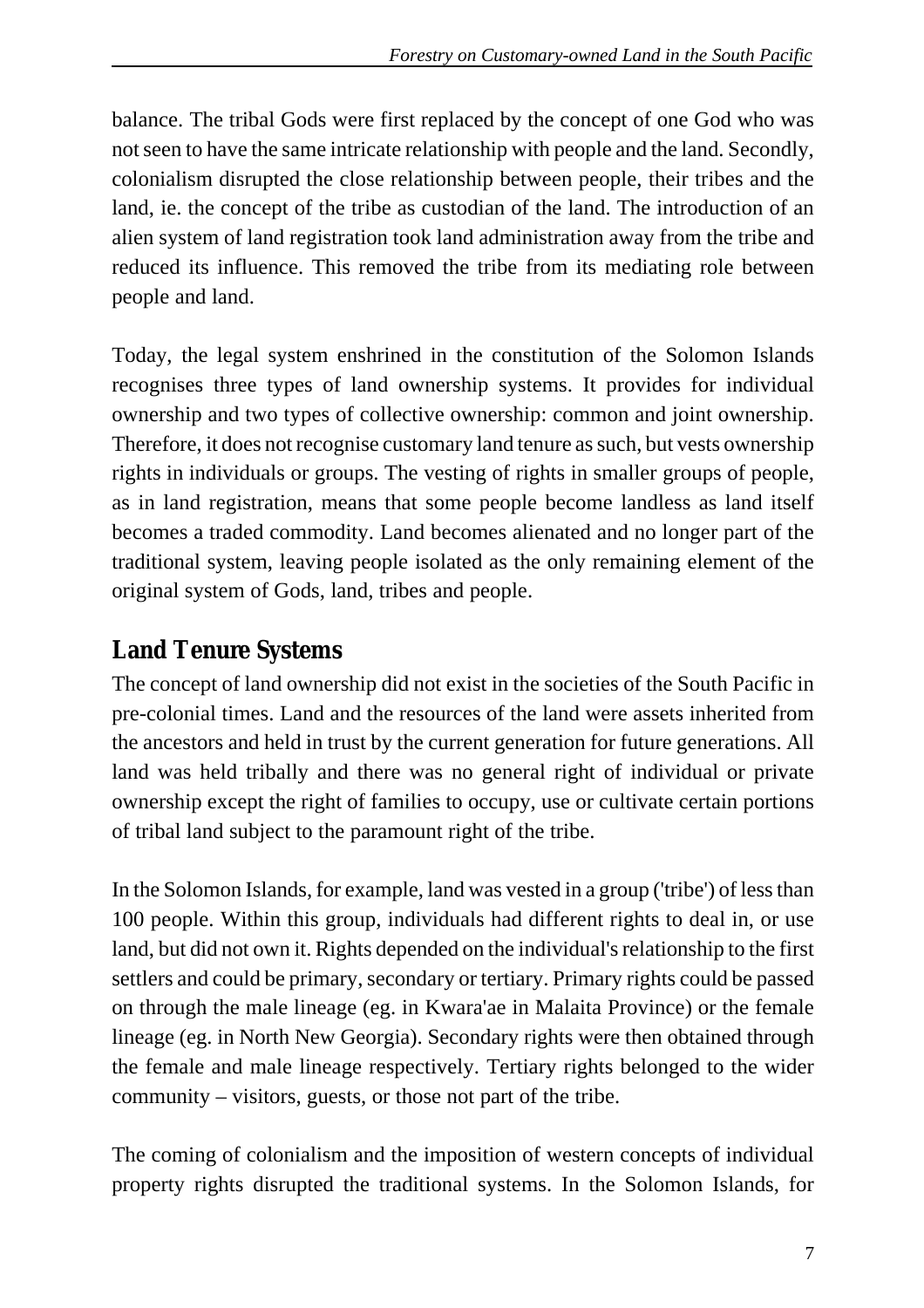example, the arrival of Europeans altered land tenure systems in many ways, in part because exchange systems and commodities in traditional cultures were not sufficient to obtain the European goods which people wanted.

'To enter the new exchange economy, one had either to sell one's land to Europeans, work for European plantations, or produce cash crops oneself. Whichever course one took had significant repercussions on land tenure.' (Crocombe, 1971).

Land alienation occurred all over the Pacific but reached its peak in New Zealand, particularly after the Land Wars. Over a 140 year period, land 'ownership' by Maori went from 100% in pre-colonial times to around 5% in the 1980s. The different paradigms of land 'ownership' had a lot to do with the alienation of much of the land. In many cases, chiefs were under the misapprehension that they were granting temporary rights of occupancy to European settlers as they had traditionally granted user rights to visitors in the past. However, the European settlers thought that they were buying individual property rights to the land (Ward, 1974).

#### *Equity and resource-user rights – a case from Fiji*

The changing paradigms of land ownership, brought about by colonialism, have had an impact not only on land tenure systems but inevitably also on the social structures within the affected societies. This is illustrated by the introduction of land registration in Fiji and its impact on current resource ownership and user rights (NZODA, 1995a). The basis for Fijian land ownership is the *Vola ni Kawa Bula* (VKB), literally 'the Book of Family Lines', which lists the members of all *tokatoka* (extended family groups) in Fiji and thereby virtually all claimants to Fijian ethnicity. The VKB records provide legal title for members of Fijian clans to their traditional land holdings and name people belonging to each clan. They are kept according to *tokatoka*, which usually number between 50 and 150 closely related kin, as explained in Box 1.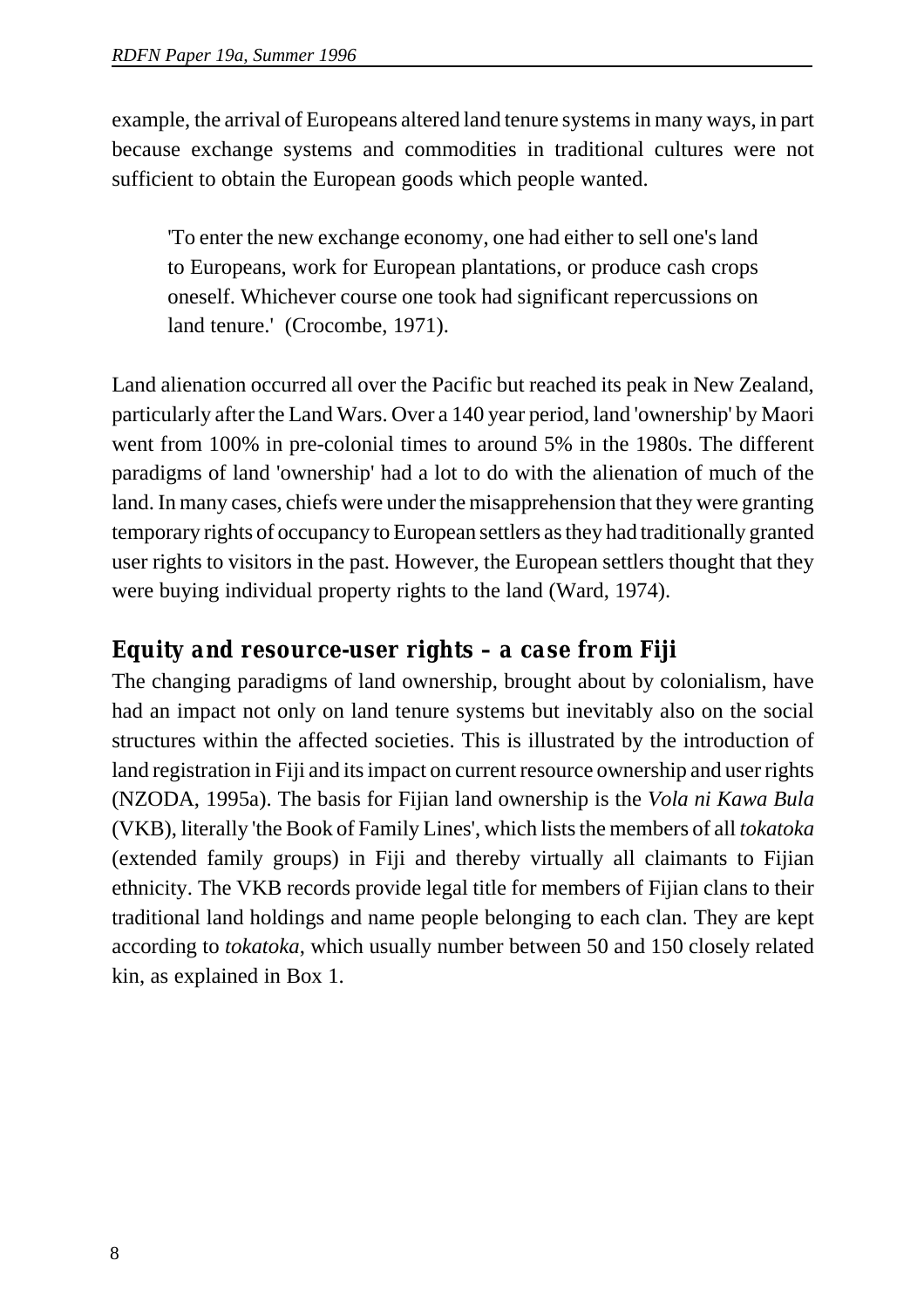#### **Box 1 Tribal structures in Fiji**

*Vanua* refers to a group of people or tribe and embodies their beliefs and values. The *Vanua* provides a strong sense of place, of belonging to the land.

*Yavusa* is the primary sub-division of the *Vanua*, a clan or sub-tribe.

*Mataqali* is the secondary sub-division of the *Vanua*, ie. a sub-clan or land-owning group. The members of the *mataqali* come under the authority of a *Turagi ni Mataqali*; use of *mataqali* land is either decided by consensus within the *mataqali* or by the *Turagi ni Mataqali*.

*Tokatoka* is the tertiary subdivision of the *Vanua*, ie. an extended family or related group varying in composition from representatives of one household to several families tracing their descent from one common ancestor.

The VKB records originate in a political philosophy adopted in the 1880s by the first governor of Fiji, Sir Arthur Gordon and his advisers, in response to the so-called 'fatal impact' that Europeans had on Pacific Island societies, particularly the alienation of native lands by settlers in New Zealand and Hawaii. On the assumption that every piece of land in Fiji had traditional owners and clear boundaries defined by ancient and immutable custom, Gordon set in motion a search for this traditional land tenure system (France, 1969).

For many years the Native Lands Commission (NLC) made slow progress dealing with complex local variations of land traditions, its work hindered by Fijian opposition to NLC goals. However, in 1912, the colonial government appointed G. V. Maxwell as Lands Commissioner and matters moved ahead more quickly, though with little regard for the complexities and diversity of Fijian social customs. In every part of the country, Fijian people were required to redefine local social arrangements into the Maxwell framework to ensure that their land claims succeeded as the NLC conducted its surveys throughout Fiji. Thus the VKB became a legally defined model of Fijian social structure as people began to define ownership in a narrowly legal manner rather than by reference to wider social responsibilities and family obligations.

Another consequence of the Maxwell framework was that membership of a *mataqali* (sub-clan) was now defined solely by patrilineal descent. This narrow definition excluded local differences in custom, traditional ways of absorbing outsiders into local communities, and important genealogical links through women.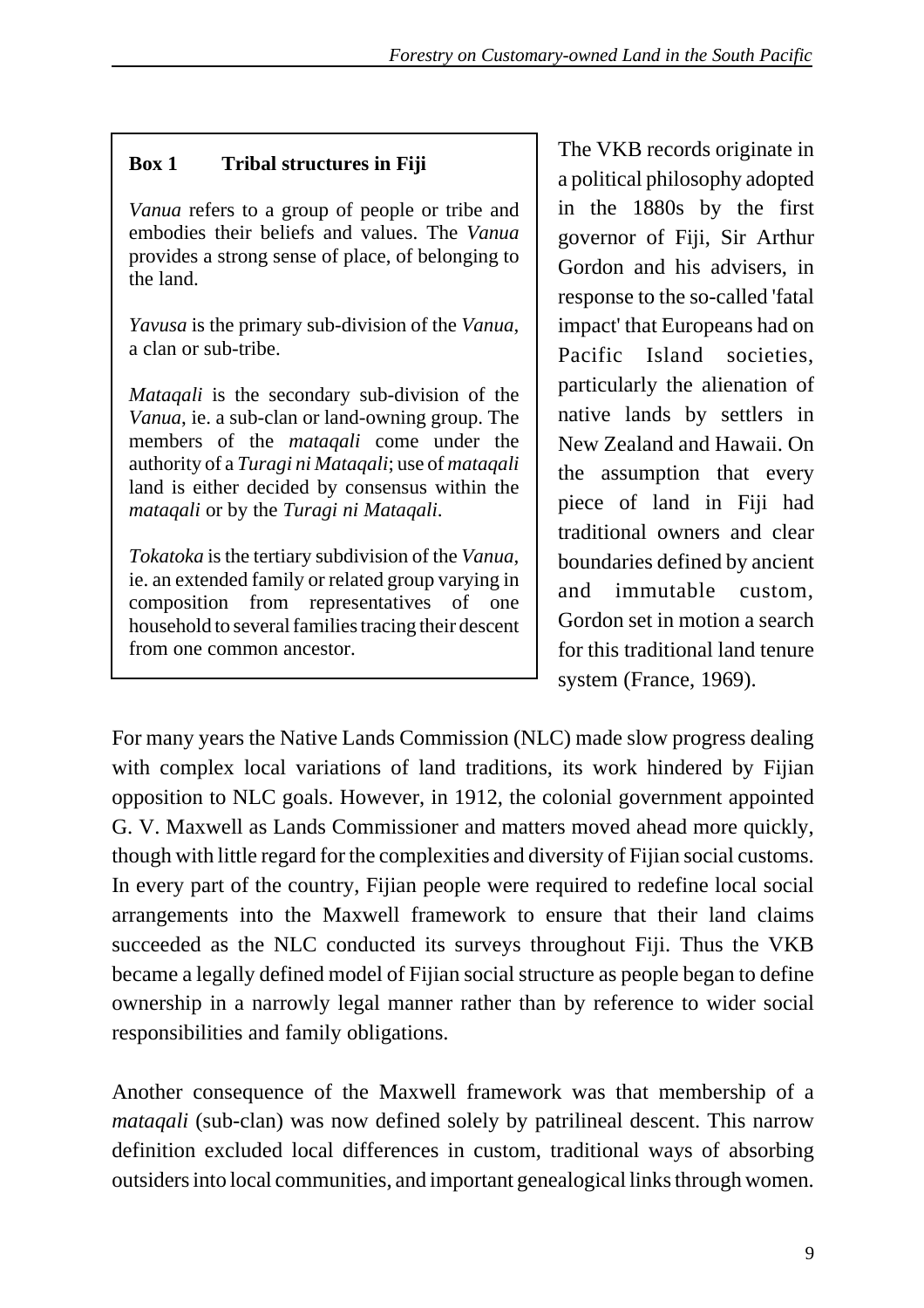These issues have significant implications for forestry projects. If the project concentrates just on the *mataqali* (sub-clan), then ownership and distribution of benefits will not necessarily be equitable. A *mataqali* is defined by male descent, not by residence, and a village contains many people, including non-landowning residents and women, who are not legally members of that *mataqali*, although they contribute towards it. These issues are discussed in more detail below in the case study on ecotourism projects in Fiji.

### **Community Participation**

Another underlying issue relevant to this analysis of forestry projects is community participation in the design, management and control of projects. A fundamental element of community participation is the acceptance by the donor agency that effective participation requires access to and control of resources by all sectors of the community. Empowerment of people through their own collective action and organisation in order to gain access to and control over resources must be an integral part of the project design. This requires their involvement in the decision making process. In turn, this requires awareness raising, capacity building and outside facilitation (as opposed to control) to promote participation.

NZODA experiences with community based projects have identified a number of key issues for effective participation by communities:

- ! The development of a partnership between all sectors of the village community: the landowners, chiefs, non-landowning residents, women, youth, etc. The fostering of partnerships requires that within the broader framework of the tribe, there is sufficient incentive for individual families and groups within the community to benefit from the project activities.
- ! The involvement of all sectors of the community in all stages of the project from early decision making to implementation. To achieve this, donors must be ready to share control over project design and management with local communities, NGOs and partner governments.
- ! A willingness on the part of the partner government to allow local communities to exercise control over resources and to assist them with capacity building.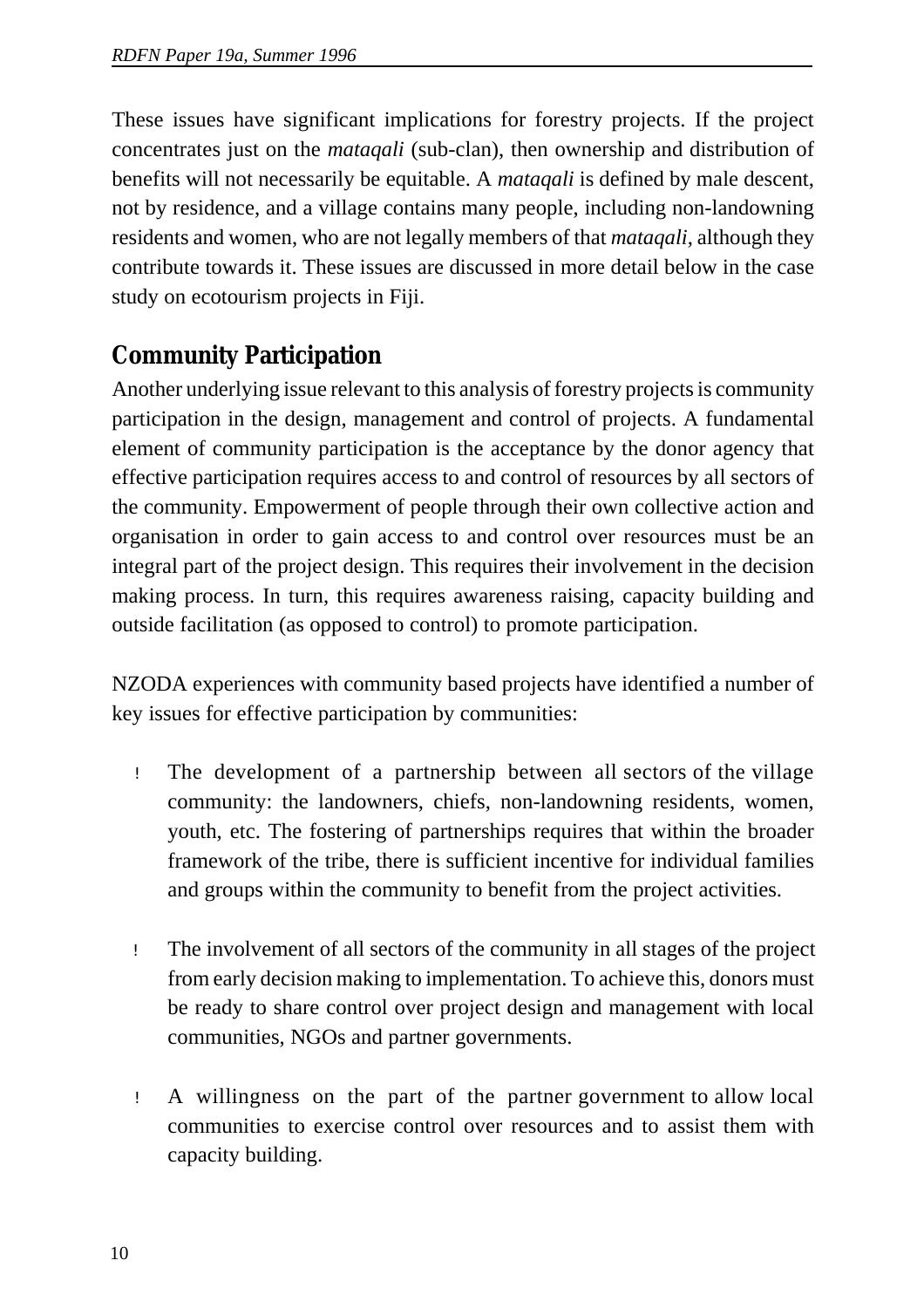- ! Access to all relevant information by all members of the community.
- ! Effective coordination structures at the national and local levels that will promote participation, devolve responsibilities, and build capacity for management at the community and village levels.
- ! A need for management structures at the village, project and national levels to evolve into enabling institutions rather than controlling the process at all stages. An effective, enabling and efficient management structure is a precondition for viable enterprises that are environmentally and socially sustainable.

## **Sustainable Management of Indigenous Forests**

The NZODA programme has promoted the sustainable management of indigenous forests in the larger Melanesian countries of the South Pacific through two main types of projects:

- ! development of alternative income-generating activities;
- ! technical assistance and support for conservation of indigenous forests.

An examination of both types of projects requires an understanding of the potential conflicts and synergies between conservation of natural resources and their management to provide for social and economic development for the resource owners. As stated earlier, for most rural communities in the South Pacific, forest resources are their main assets. Thus any attempt to conserve these forest resources must at the same time provide a viable and sustainable alternative source of income to enable communities to meet their social and economic needs. The effective participation of communities in the planning and implementation of projects is critical to the success of any conservation and development activities.

#### **Conservation and Development**

In the past, conservation and development were seen as 'either-or' options. In recent times, this concept has evolved so that conservation and development are not seen as incompatible with each other. There is a 'creative tension' between conservation and development which needs to be harnessed and developed so that important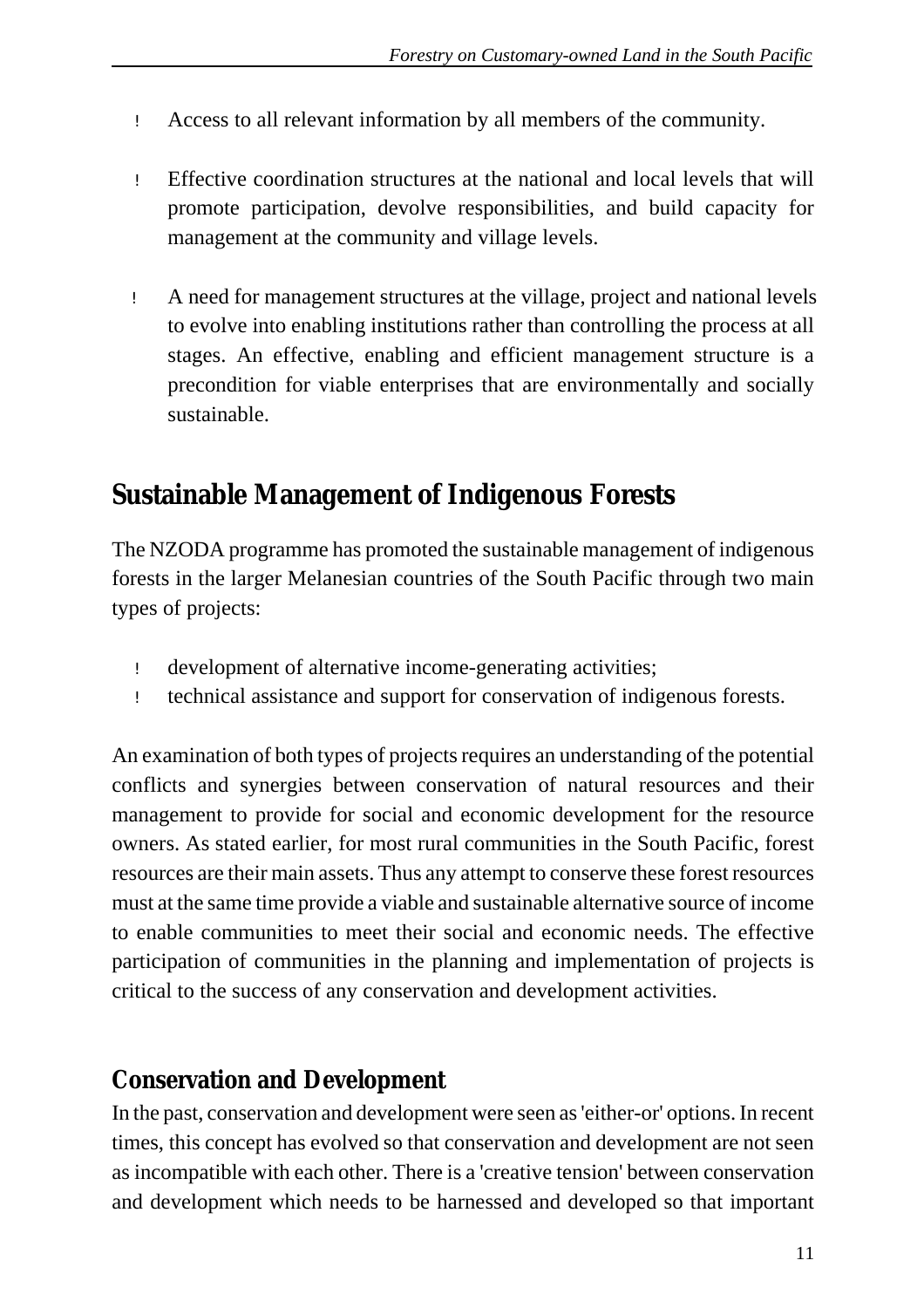forest values (biodiversity, environmental, spiritual and cultural) can be protected while ensuring that local communities do not forgo social and economic development.

This creative tension between conservation and development has begun to be recognised by the donor community. An example of this is the South Pacific Biodiversity Conservation Programme (SPBCP), a five year endeavour to identify and establish a series of Conservation Area Projects (CAPs) in ten countries of the South Pacific. The SPBCP defines a CAP as 'a large, diverse area which contains important features for the conservation of the biological diversity of the region or country, and in which there are agreed criteria for development based on long-term ecological sustainability ... [The CAPs] are terrestrial and/or marine resource management schemes incorporating development activities which respect and enhance the natural environment, while providing for the economic well-being of the local resource owners and communities. The distinction from a national park or reserve is the SPBCP's acceptance of the need for communities to continue to use their natural environment for their subsistence and economic well-being'. (SPREP/UNDP, 1994).

The NZODA programme has been closely involved with the SPBCP in a number of countries (Vanuatu, Fiji, Western Samoa) and the definition of the CAP is consistent with New Zealand's approach to conservation and development in the South Pacific. The following examples from the NZODA programme illustrate the increasing awareness of both the donor and partner governments that conservation and development must go hand in hand.

## **Income-generating Activities – NZODA Support for Ecotourism in Fiji**

Since 1990, NZODA has contributed funds for the development of two ecotourism sites in Fiji: Bouma on Taveuni Island, and Koroyanitu on Viti Levu. The two projects have been identified by the Fiji Government as important forest areas for conservation because of their high natural and cultural values.

### *The Bouma project*

The Bouma ecotourism project in Fiji is a community-based conservation and development project on Fiji's third largest island, Taveuni. An island of volcanic origin, Taveuni has the highest rainfall in Fiji and is unique in retaining over 60%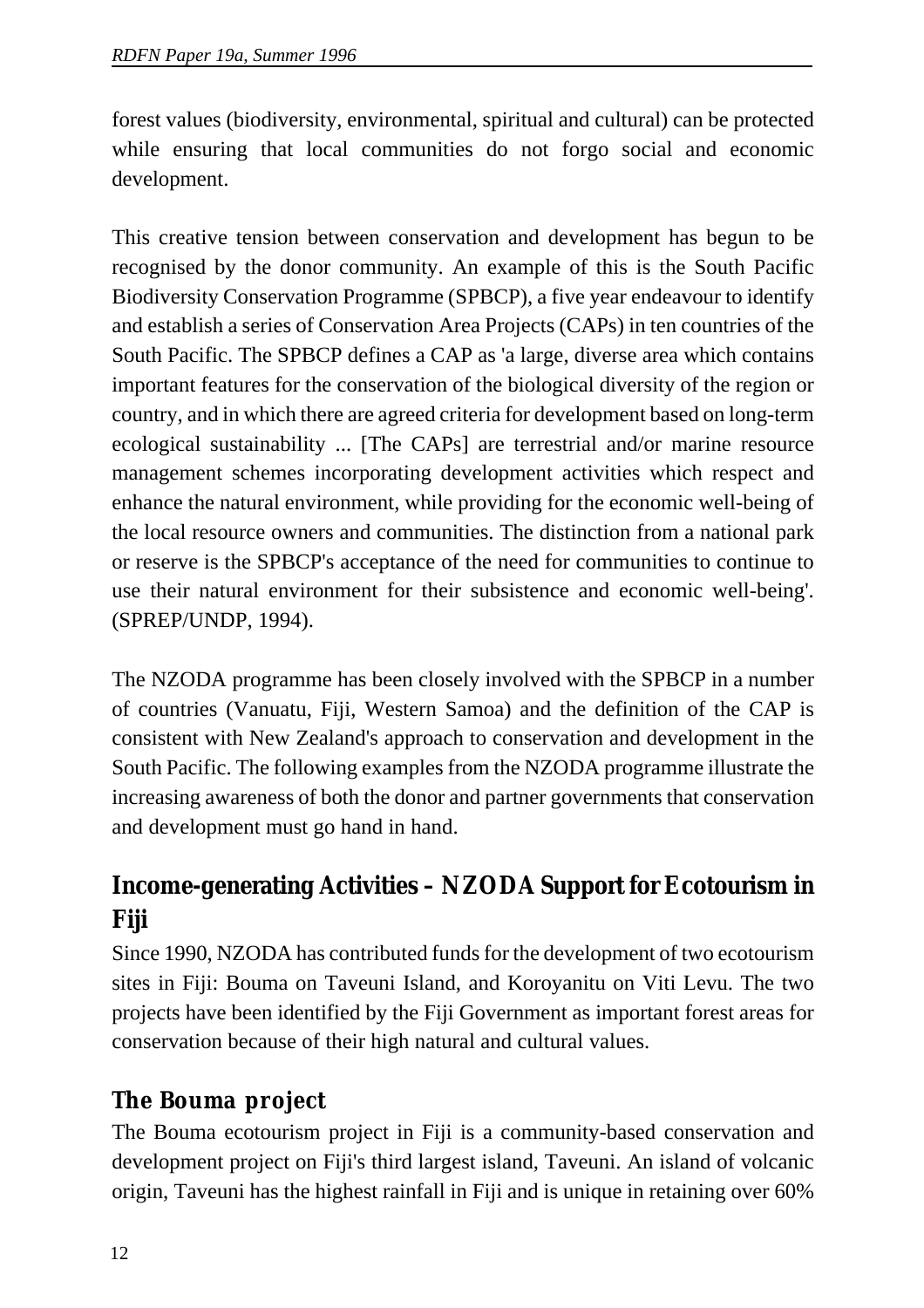of its land as undisturbed tropical forest. Forest types include tropical lowland, cloud, beach, and mangrove forest. Most of this forest is on customary-owned land and is classed as forest reserve (landowners retain rights to customary usage), nature reserve (restricted customary rights), or protection forest (too steep for logging).

The primary purpose of the Bouma ecotourism project is to assist in the conservation, protection and enhancement of the natural and cultural heritage of the project site. This is to be achieved by creating local employment and incomegenerating opportunities for landowners and village communities through the development of ecotourism. Thus development is seen as the vehicle for achieving conservation.

The project illustrates how the priorities of government agencies and donors can differ from those of communities. The former have conservation as the goal with income-generating activities as the means to achieving that end. On the other hand, landowners and the community see social and economic development (education, health facilities, road access, etc.) as the aim, and the development of ecotourism based on the conservation values of their main assets (their natural resources and their cultural heritage) as the means to achieving that end.

In the case of the Bouma project, the initial emphasis of the government and donor agencies on conservation, meant that some of the social, institutional and cultural issues were not fully considered in the early stages of the project. The ecotourism project was seen by the project designers as an incentive (of the kind that has been referred to as a 'bribe' by Smith (1994)) to stop logging, rather than as a genuine attempt to provide a sustainable source of income for the people of Bouma. However, once that immediate objective had been achieved and the pressure for logging had eased, the project began to focus more on providing the communities with sustainable alternative sources of income.

The 1995 Review concluded that the project had achieved one of its main aims – local commitment to conservation (NZODA, 1995b). Using this as a foundation, the project has now moved to consolidate the early conservation achievements by focussing more on the social and economic development objectives.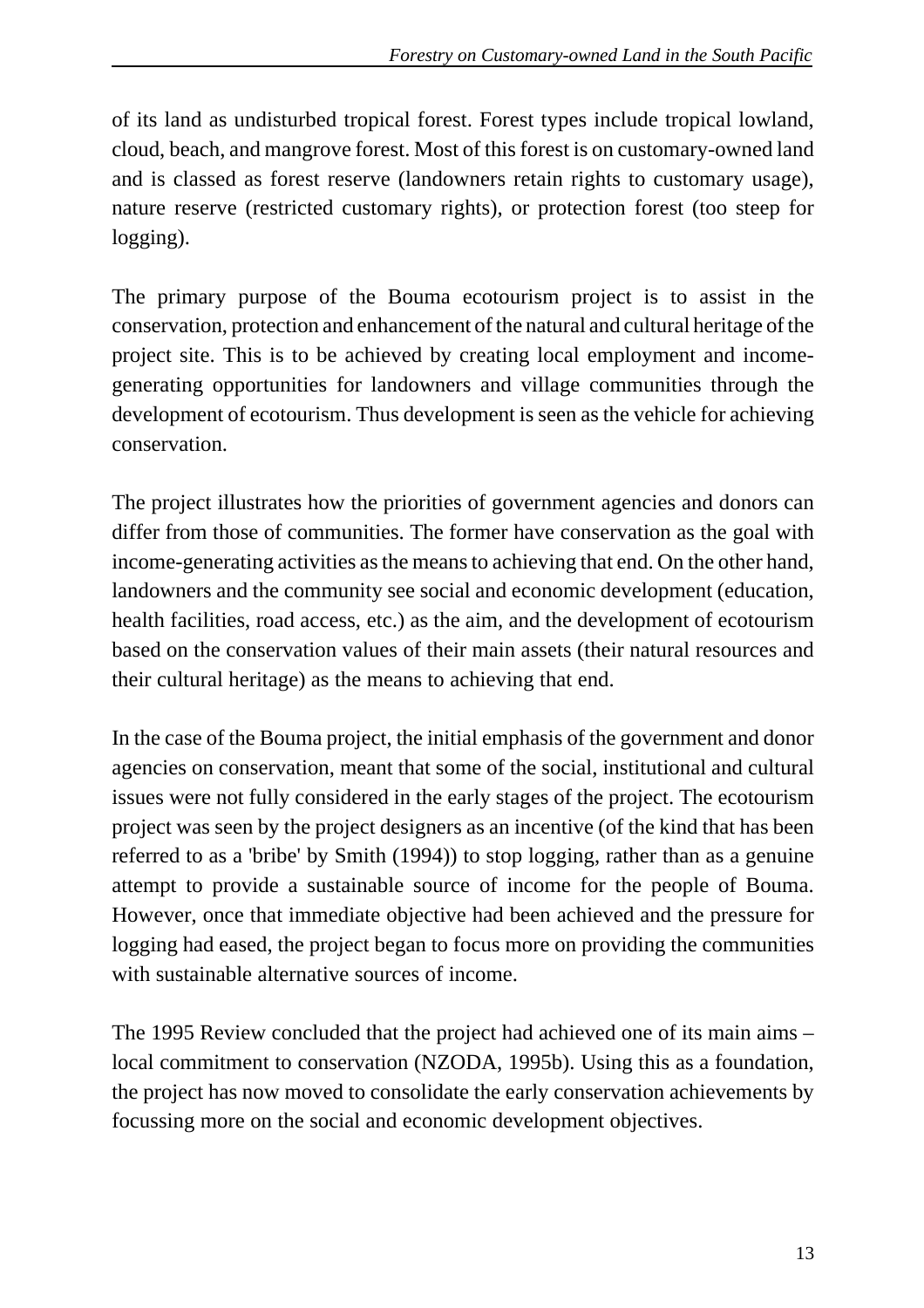### *The Koroyanitu model*

The Koroyanitu Range, which has the last remaining area of unlogged tropical montane rainforest and cloud forest in western Vitu Levu, contains a diversity of flora including pure stands of valuable timber species such as Fiji kauri (*Agathis vitiensis*). The area also contains a number of ancient and historic sites including villages, fortifications, ritual worship sites and terraced gardens (Baba, in prep.). The area is a watershed for the city of Lautoka and for surrounding villages and settlements.

The project area, comprising 19,150 ha, belongs to 50 landowning units from 13 different villages. The actual conservation area consists of all land above 600 m. Of these 2,850 ha, about 83% belong to landowners residing in the four villages of Abaca, Vakabuli, Nalotawa, and Navilawa, which are the villages targeted for the NZODA supported ecotourism project. The project began in 1993 with simultaneous activities centred on raising awareness and assisting in the development of alternative income-generating opportunities through small-scale tourism.

In the first two years, a principal objective of the project – achieving local commitment to conservation – was attained. In all discussions with the 1995 Review team, the people of Abaca constantly referred to the importance of maintaining their forests to benefit themselves and their descendants (NZODA, 1995b). They were aware of the need for their part of the project to succeed so that it could serve as a model for others. Ecotourism activities provided the local community with a significant source of income through park fees, transport, accommodation and food, as well as improving road access. With greater awareness of the benefits of conservation, the communities are ready to build on this solid foundation to work towards managing their resources in a sustainable manner. They now plan to reforest areas that were deforested many years ago (prior to the project) with exotic and native species.

The Koroyanitu area has been accepted by the SPBCP as the CAP for Fiji. The ecotourism project is expanding to include all the major villages in Koroyanitu. The progress made during the early stages is being consolidated by focussing on helping the landowners in Koroyanitu to further develop their potential for earning a sustainable income through conservation and development activities. These include: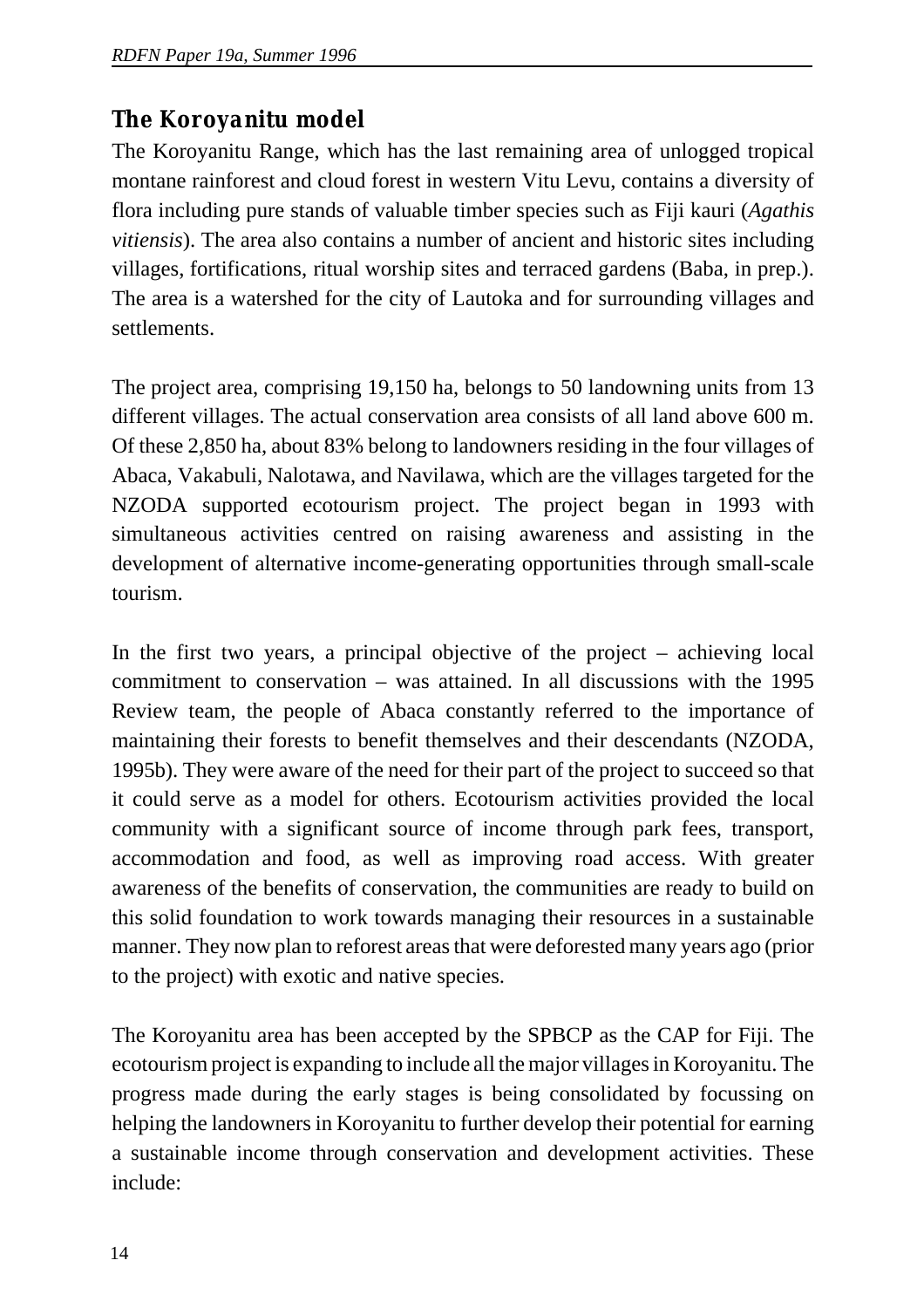- ! capacity building for the communities concerned in business management, ecotourism activities (guides, handicrafts, hospitality), resource management, diversification of agricultural products, etc.;
- ! assistance with improved management and decision-making structures, including the setting up of cooperatives;
- ! linkages with other ecotourism sites and assistance with marketing and promotion of the ecotourism attraction;
- ! better road access for tourists as well as for the community, making it easier for them to take their agricultural products to market.

#### *Some lessons for income-generation projects*

The change of focus in Bouma, and the example of Koroyanitu, show that it is important to work within the social and cultural context of Fiji to ensure that the benefits of social and economic development activities are shared equitably within the communities. The two projects raise a number of interesting issues concerning equity, ownership and participation.

For example, in Taveuni, the site of the Bouma ecotourism project, many people are second and third-generation descendants of plantation workers from other parts of Fiji who have married into local families. Legally they have no land ownership rights as they are not registered in the VKB. Thus, if the project deals solely with the landowners, more than half the village population will have no say in the running of the projects.

A balanced approach is required, therefore, in dealing with the owners of resources (as legally defined) and other (non-landowning) members of the community. The ecotourism projects at both project sites are concerned with tangible assets such as land and trees, as well as intangible assets such as the village community and lifestyle. These cultural aspects are as much a part of the attraction for tourists as the natural attractions. Although the *mataqali* are the legally registered owners (under the existing system) of the land and resources, the culture of the village is derived from all its members, landowners and non-landowning residents alike. So it could be argued that all members of the village community are 'owners' of the cultural ambience. The question of whether a project or business development is based around the *mataqali* or around the village community as a whole should be clearly defined so that all stakeholders are fully aware of the implications.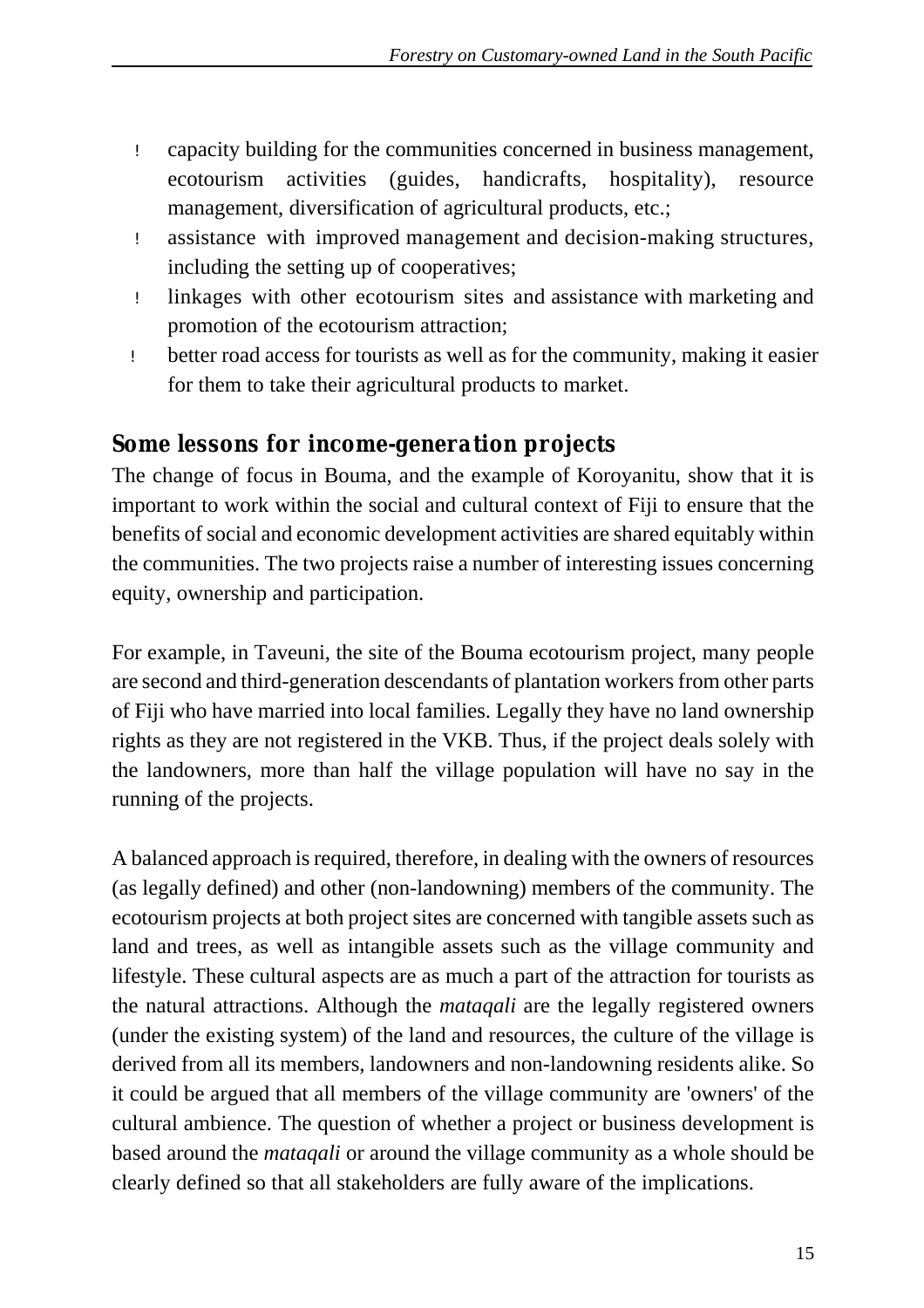This concept of dual ownership of projects can be worked out in an equitable and culturally sensitive manner. For example, membership of cooperatives can include both landowners and other villagers who can contribute through their labour (Baba, in prep.). Similarly, it should be possible to design and implement a management structure that provides for both landowners and other members of the community.

In summary, the success of the ecotourism projects in Fiji depends in the first instance on the commitment of the *mataqali* (the land and resource owners) to resource conservation as a viable basis for income generation through ecotourism. At the same time, success depends on the cooperation and commitment of the entire village community because the ecotourism enterprise is based on both the natural resource base (owned by the *mataqali*) and the cultural base (which belongs to the entire village community).

### **Income-generating Activities – the Marovo Lagoon Model**

Learning from these experiences, an approach similar to the Koroyanitu model has been taken by NZODA in the Marovo Lagoon project in the Solomon Islands (Figure 2).

The Marovo lagoon is formed by islands and is the largest lagoon of its type in the world with a double barrier reef system. The ecosystem formed by the combination of the largely intact primary forest, the lagoon and the coral reefs is considered to be a potential site for World Heritage listing.

In 1989, the Solomon Islands Government requested assistance from NZODA in the preparation of the application for World Heritage listing. After the initial appraisal of the proposal, it was decided that the emphasis should be on providing landowners with income-generating opportunities as an alternative to logging of the primary forest. Considerable efforts have therefore been put into the preparatory stages. A participatory approach has been used to increase awareness of the potential benefits and constraints of World Heritage listing and to identify potential income-generating activities such as ecotourism, handicrafts and beekeeping. The main emphasis has been on sustainable resource management rather than protection.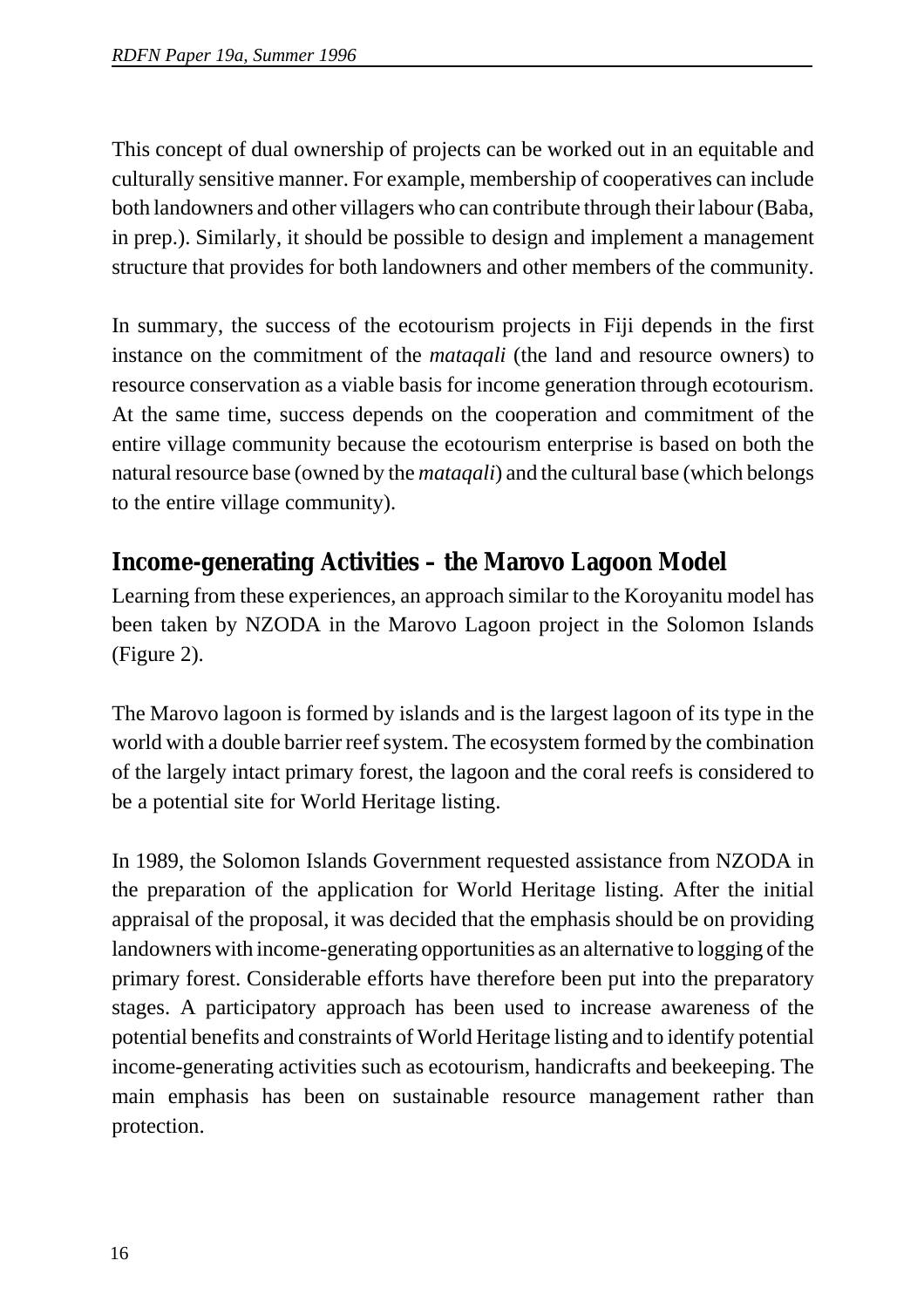$\boxed{\overline{=}}$ 

**Figure 2: Map of Solomon Islands showing the location of the Marovo Lagoon, Kohinggo Island and Malaita projects.**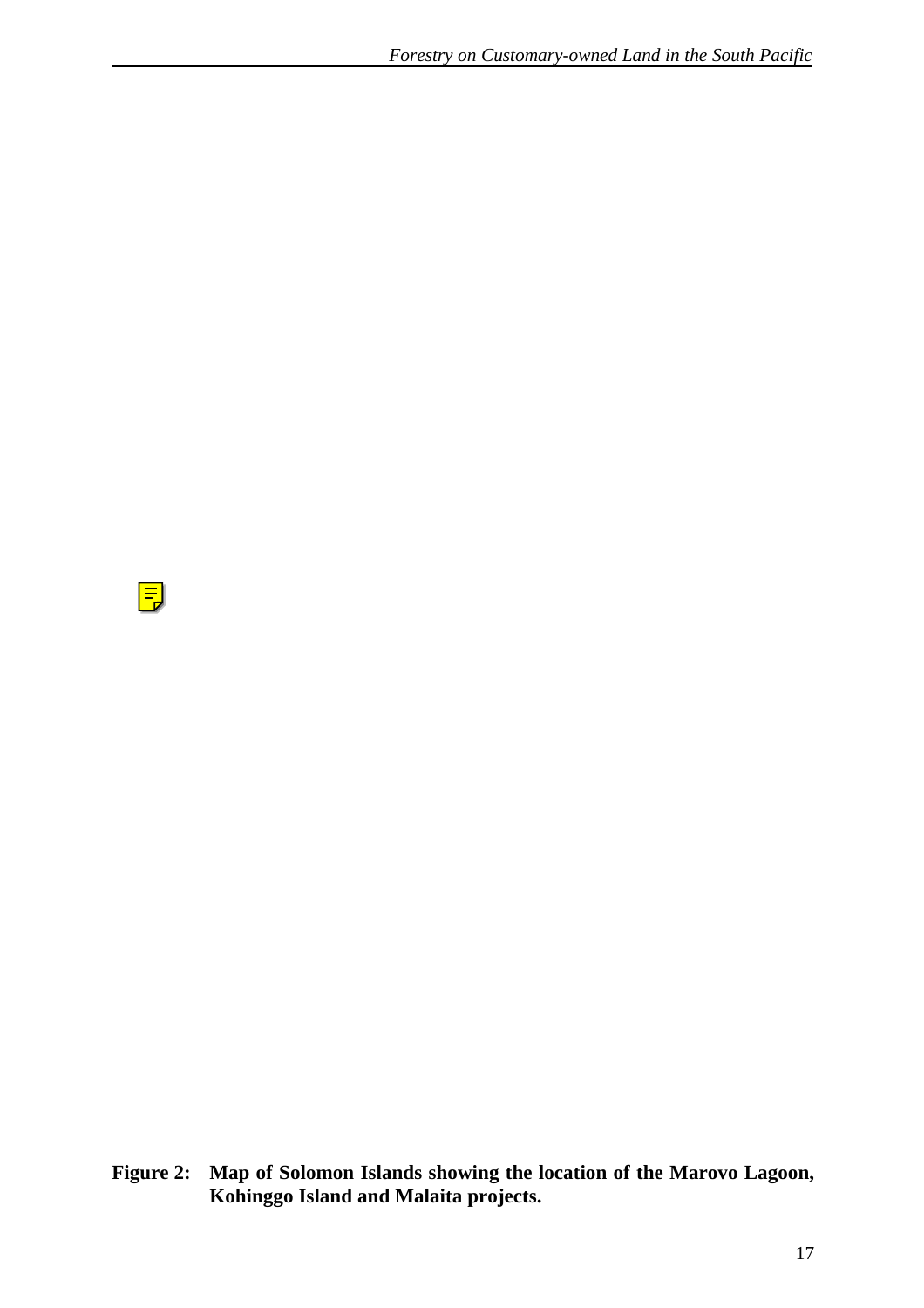

Map of Solomon Islands showing the location of the Marovo Lagoon,<br>Kohinggo Island and Malaita projects. Figure 2: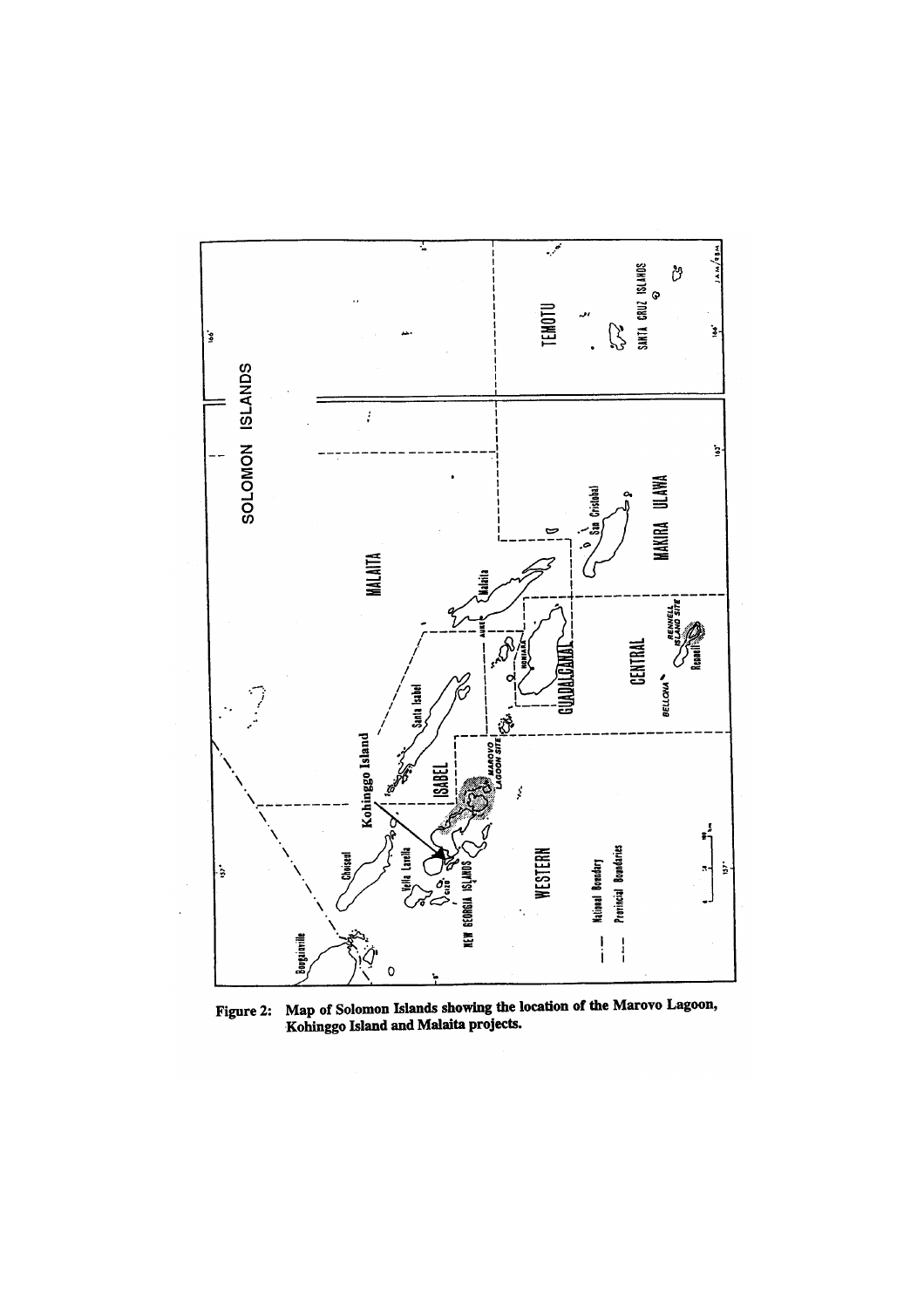The current NZODA project is providing technical assistance and financial support for a range of social and economic development activities in the Marovo Lagoon. The project's objectives are to:

- ! promote sustainable small business development;
- ! increase employment opportunities for women and youth;
- ! promote ecotourism development;
- ! facilitate community resource management planning and education;
- ! improve the status of women;
- ! achieve World Heritage listing.

Thus the emphasis is on sustainable social and economic development for the region, with conservation a secondary priority. The project design is also being worked out over a long period of time (18 months) with the participation of the communities concerned. This project highlights the need for more time to be allocated to preparatory activities and for an equal emphasis to be placed on conservation and development.

### **Protection through Financial Compensation – Erromango Reserve**

A third approach being used is one in which the conservation priority is more upfront. Landowners are provided with financial compensation to meet their social and economic needs in return for agreeing to protect forest areas of high ecological and cultural values.

The Erromango Kauri Reserve is situated on the island of Erromango in the Tafea group of islands in Southern Vanuatu. The reserve covers an area of 3205 ha and includes the remaining major stands of kauri (*Agathis macrophylla*) in Vanuatu. The landowners of the reserve reside in the villages just outside the reserve. The landowners and the local community use the reserve area extensively for hunting, gathering food and traditional medicines, and collecting sandalwood for sale (Wakelin *et al.*, 1995).

The significance of the kauri stands was first recognised in 1971 when the idea of a protected area was suggested. The cultural and ecological importance of the kauri and the potential commercial value of the trees for the landowners was confirmed by subsequent studies. This was followed by the recognition that for the kauri forests to be protected, the landowners should be compensated. In 1995, agreement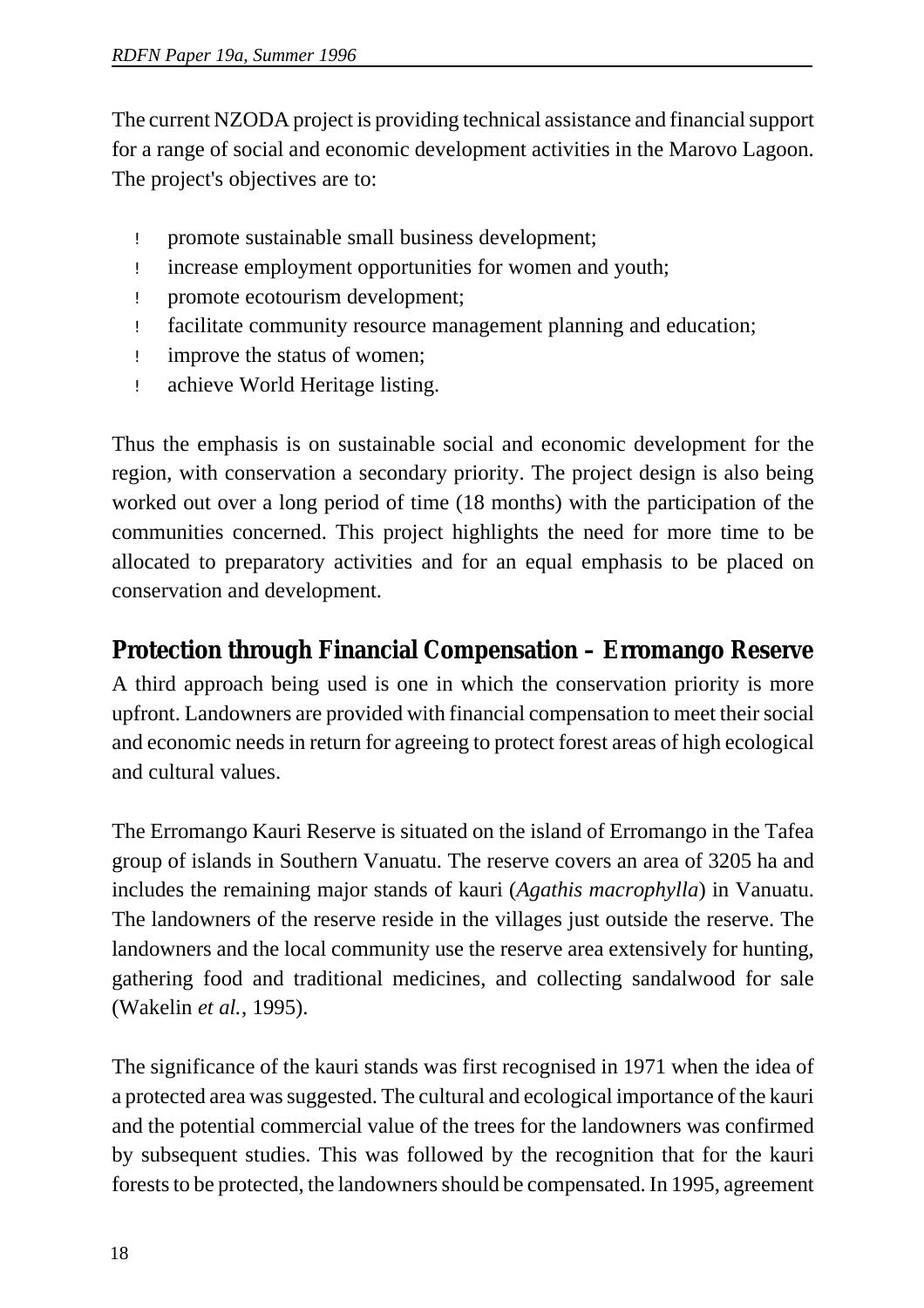was reached by the Vanuatu government with the landowners for a five year lease in return for financial compensation provided by the European Union. NZODA agreed to provide assistance with the formulation of a management plan for the reserve and for technical assistance and capacity building.

This compensation scheme provides an alternative model for the conservation of important forest areas. However, it can only be an interim measure as it fails to address the critical issues of continuing dependency on outside assistance and sustainability – protection may be assured for five years but after that the landowners may still decide to log their forests. This is a risk that can only be countered by increased awareness and the provision of viable and sustainable alternative sources of income.

The lease agreement provides a breathing space of five years within which the communities can be assisted to develop alternative income-generating activities and therefore relieve the long-term pressures for logging of the valuable timber resources. Activities suggested in the NZODA management plan for the reserve range from ecotourism to the use of non-wood forest products, and should be implemented over the next few years.

## **Reforestation on Customary-owned Land**

In the past, reforestation activities in the South Pacific by a variety of donors have concentrated on plantation forestry on Government-owned land because of the perceived difficulties of working on customary-owned land. However, as most land suitable for forestry in the South Pacific is on customary-owned land, it is necessary for effective models of reforestation on customary land to be developed.

The Solomon Islands provide a good example of NZODA experience in this area. The Solomon Islands Government has recognised the need for reforestation to provide a sustainable forest resource for the country. The Malaita Reforestation Project (1985-1989), funded by NZODA, showed that it was feasible to establish forestry plantations on customary-owned land. The Malaita project, and its successor, the Customary Land Reforestation Project (CLRFP), have focused on developing workable models for reforestation of customary-owned land. These have concentrated on reforestation of previously logged land using two models: small-scale forestry and commercial forestry.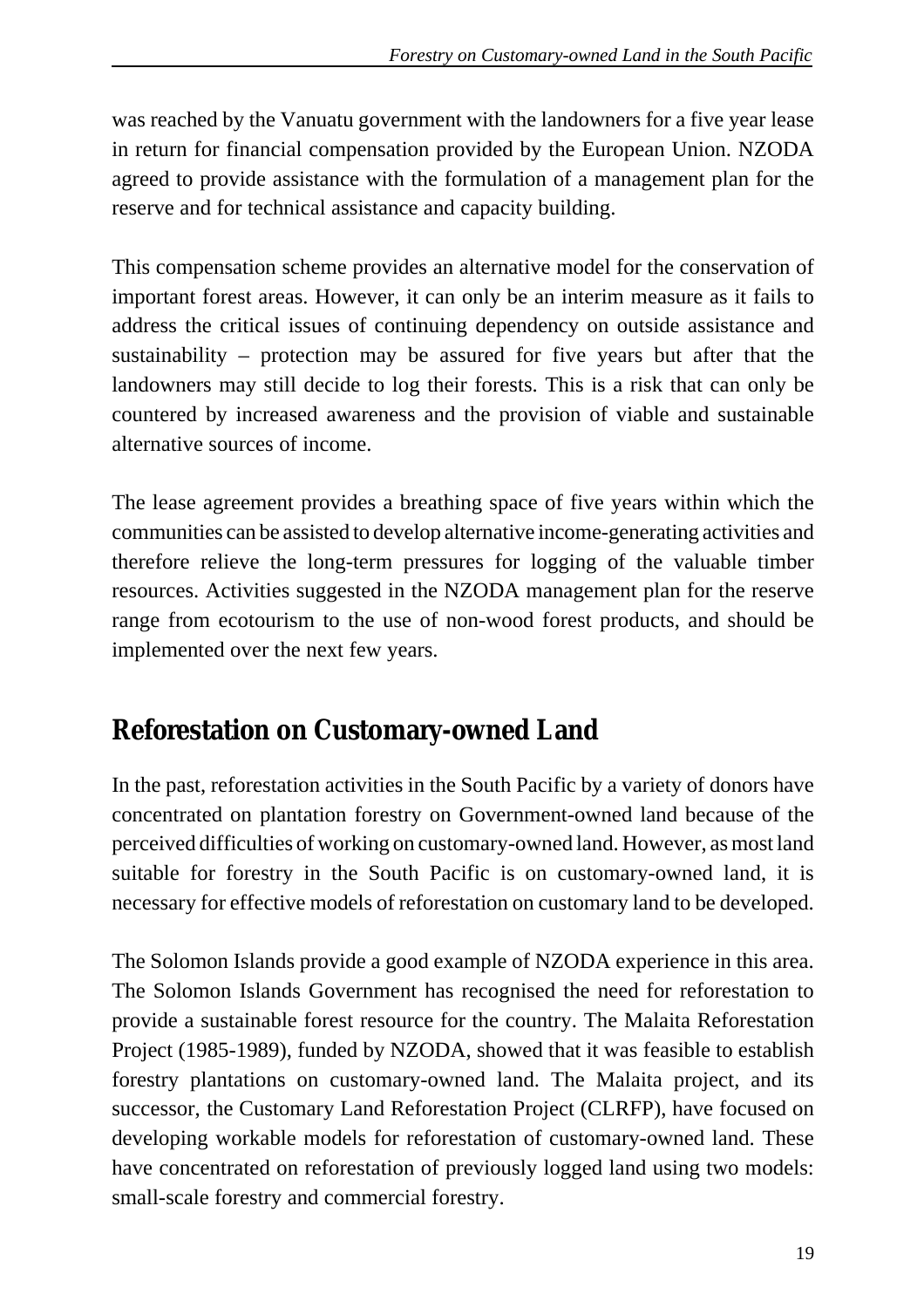### **Small-scale Forestry – The Malaita Model**

The primary focus of the small-scale forestry component of the CLRFP has been to promote reforestation on customary-owned land to assist landowners to meet their domestic needs for forest products (wood, fuel, traditional medicines, nonwood forest products) and for cash incomes.

The original Malaita project (1985-1989) provided a model in which landowners were provided with incentives in the form of payment for labour for planting trees on their own land. However, a review of the project in 1990 found that, by providing incentive payments, the project created a dependency on outside assistance rather than empowering landowners to work towards self-sufficiency (NZODA, 1990). Although a number of small plantations had been established, landowners were reluctant to replant any further areas unless incentives were given. This limited the expansion of the project to larger areas.

As a result, the project was redesigned to move away from past practices of planting trees on customary-owned land to assisting landowners to carry out reforestation themselves. At the same time, the project recognised that landowners would need continued technical support from government agencies. Thus an important component of the project was to strengthen the Forestry Extension Service (FES) of the Ministry of Natural Resources. One of the original objectives of the FES had been to 'design and implement, in consultation with landowners, appropriate types and scales of extension forestry activities.' In order to achieve this, the FES had to be responsive to the needs and aspirations of the communities so that the extension activities were tailored to those needs.

The focus of FES activities over the last five years has been on planting hardwood species like teak and mahogany, which produce tangible benefits after 25 to 30 years, and on assisting communities to meet their short-term needs for fuelwood and other forest products. In some cases, longer-term species have proved suitable because of low population pressures. In others, the CLRFP has not been able to fulfil the more immediate needs of landowners and communities for income and/or domestic uses. The latter is particularly true for women who devote significant amounts of time to fuelwood gathering (over one hour daily in one example in Guadalcanal), while timber trees are being planted and maintained in sites close to the village by the men. The project has, however, been able to increase awareness of the benefits of reforestation and has had difficulty meeting the demand for tree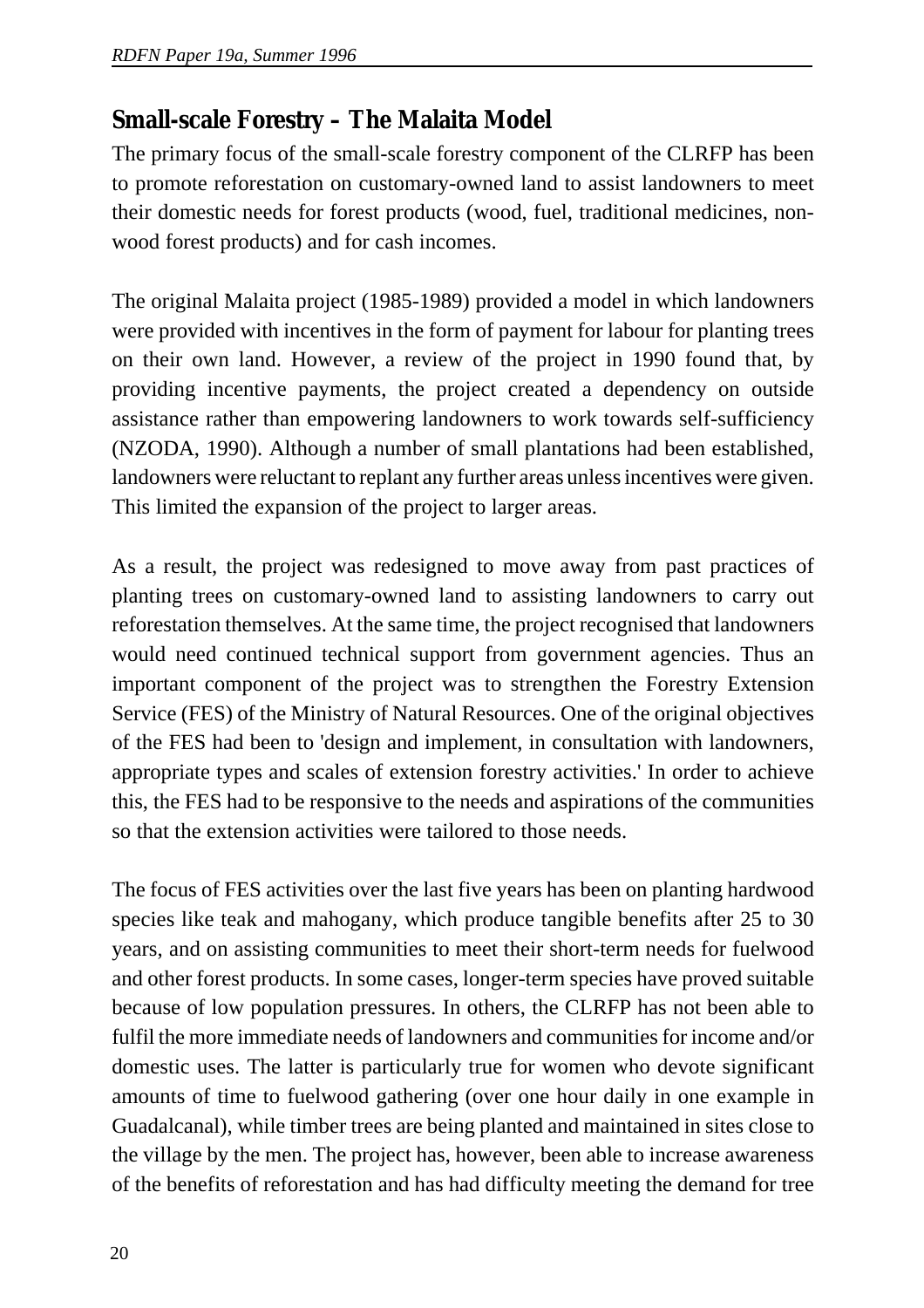seedlings in some areas.

As a result, the recent Review (NZODA, 1995) has recommended a further change in direction, with an increasing emphasis on agroforestry and on meeting the domestic wood needs of the community. This would build on the considerable ground work of the CLRFP and other forestry 'experiments' in the Solomon Islands. These provide good demonstration models that could be utilised within the CLRFP. For example, a four hectare stand of 20-year old teak, mahogany and *Gmelina* trees on customary-owned land in Guadalcanal has been maintained by the landowners since a research trial was established in the early 1970s, and then 'forgotten' by government agencies. The landowners continued to look after the trees and can expect to earn a significant income from them over the next decade. It is interesting to note that, in this case, no 'incentive' payments were made and there was no donor agency involvement.

These examples highlight the need to meet the priorities of the communities concerned and to be flexible in the approaches used. Where pressure on land is not a problem, communities are prepared to invest their land, resources and labour in long-term forestry projects that will yield an income after 20 to 30 years. However, these plantations have to be complemented by small-scale agroforestry activities that will help meet the domestic needs of the communities. Where population pressure is high, the emphasis should be on agroforestry for domestic and fuelwood needs, with some small-scale forestry for cash income. In either case, active participation of the communities is necessary in all stages of the forestry project: planning, implementation and harvest.

### **Commercial Forestry – the Aqorae Model**

The purpose of the second component of the CLRFP is to demonstrate a model for reforestation on customary-owned land as a long-term investment. This is a proposal to develop a forestry plantation as a commercial joint venture between a landowning group and a private investor.

The proposed site for the venture is a 200 ha site on the island of Kohinggo in North New Georgia (Figure 2). The landowners will invest their land and an outside investor will provide finance. Labour will be provided by the landowners at market rates or, when they are unable to do so, by other communities in the area. Management responsibilities for the venture will rest with a Board of Directors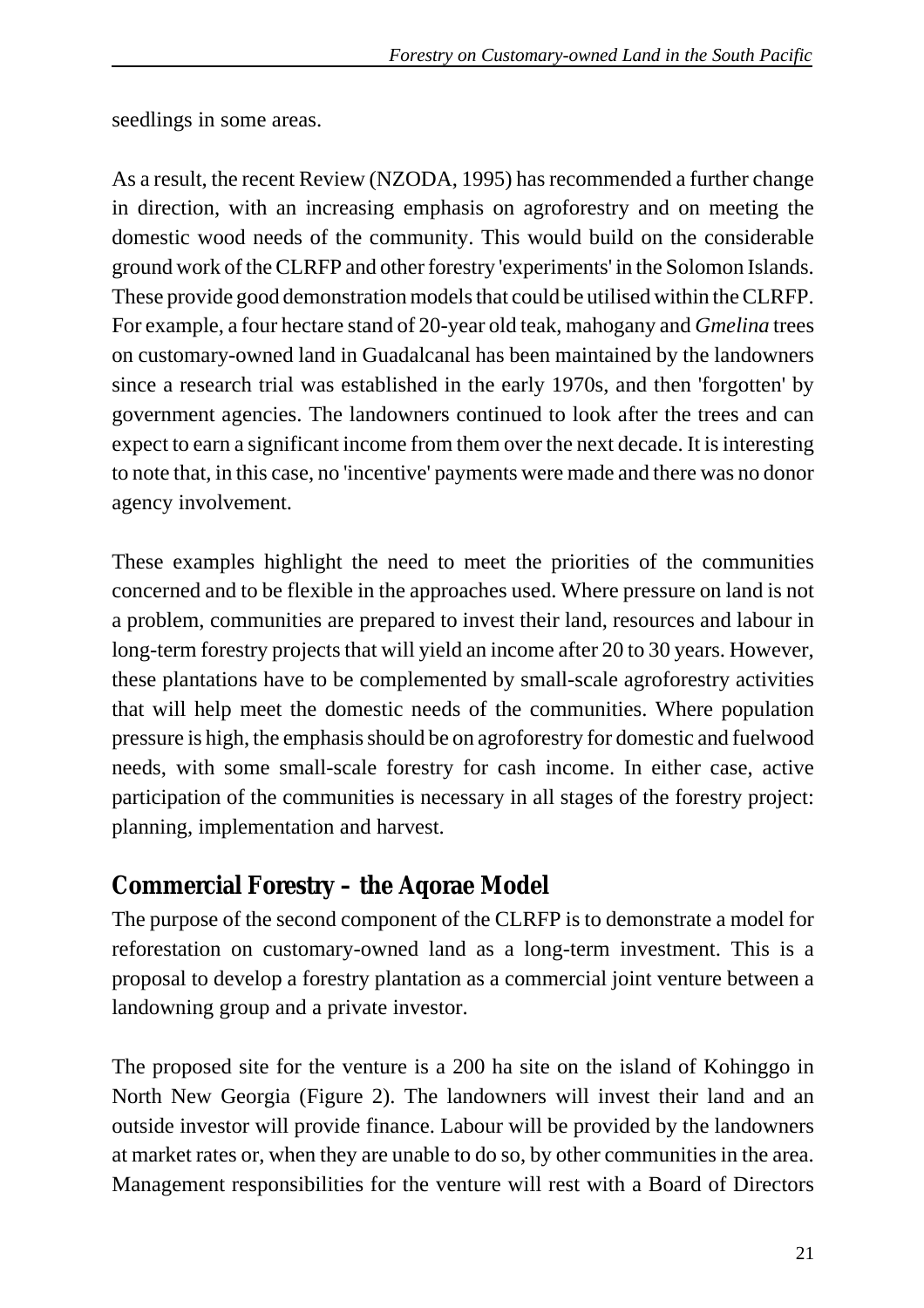representing both the landowners and the investor. Day-to-day management of forestry operations will be contracted out to a local forestry plantation firm.

The CLRFP has identified a landowning group, the Aqorae community, in North New Georgia as well as a suitable piece of land to which the Aqorae community has been allocated user rights. The proposal for the establishment of the commercial joint venture was considered to be sufficiently attractive to an outside investor to warrant the development of a business plan in mid-1994.

The role of NZODA in developing this proposal has been to act as a facilitator and broker between the Aqorae community and the (as yet unidentified) investor. NZODA is concerned with protecting the interests of the community and the investor, as the well-being of both parties is necessary for the viability of the venture.

The development of this proposal has had a slow gestation because of the complex nature of the joint venture, as well as the need to establish a 'new model' for the interaction between traditional systems of land tenure and the market economy. Some of the key issues to be considered include clarification of social and land tenure aspects, the need to develop a workable interface between traditional systems and the modern market economy, making the proposal attractive to the investor, and ensuring the sustainability of commercial reforestation.

### *Social and land tenure issues*

The land tenure issues, and the related social relationships, are quite intricate and are gradually being worked out as the project develops. The following discussion highlights some of the key issues involved in working out a viable partnership between a private investor and landowners.

The members of Aqorae community define themselves as the descendants of Aqo, a high chief of the northern part of the Vono Vono Lagoon of East Georgia. The Aqorae community is a sub-group of the larger Aqo-Simaema tribe, the Simaema side of which traces its descent through Aqo's sister, Simaema. As the people of this area follow matrilineal lines of descent, the chiefs of the tribe are descendants of Simaema. After Aqo's death, leadership of the tribe passed from Aqo to Simaema's son Niva (now deceased) and then to his son, Nepia, who resides in a nearby village.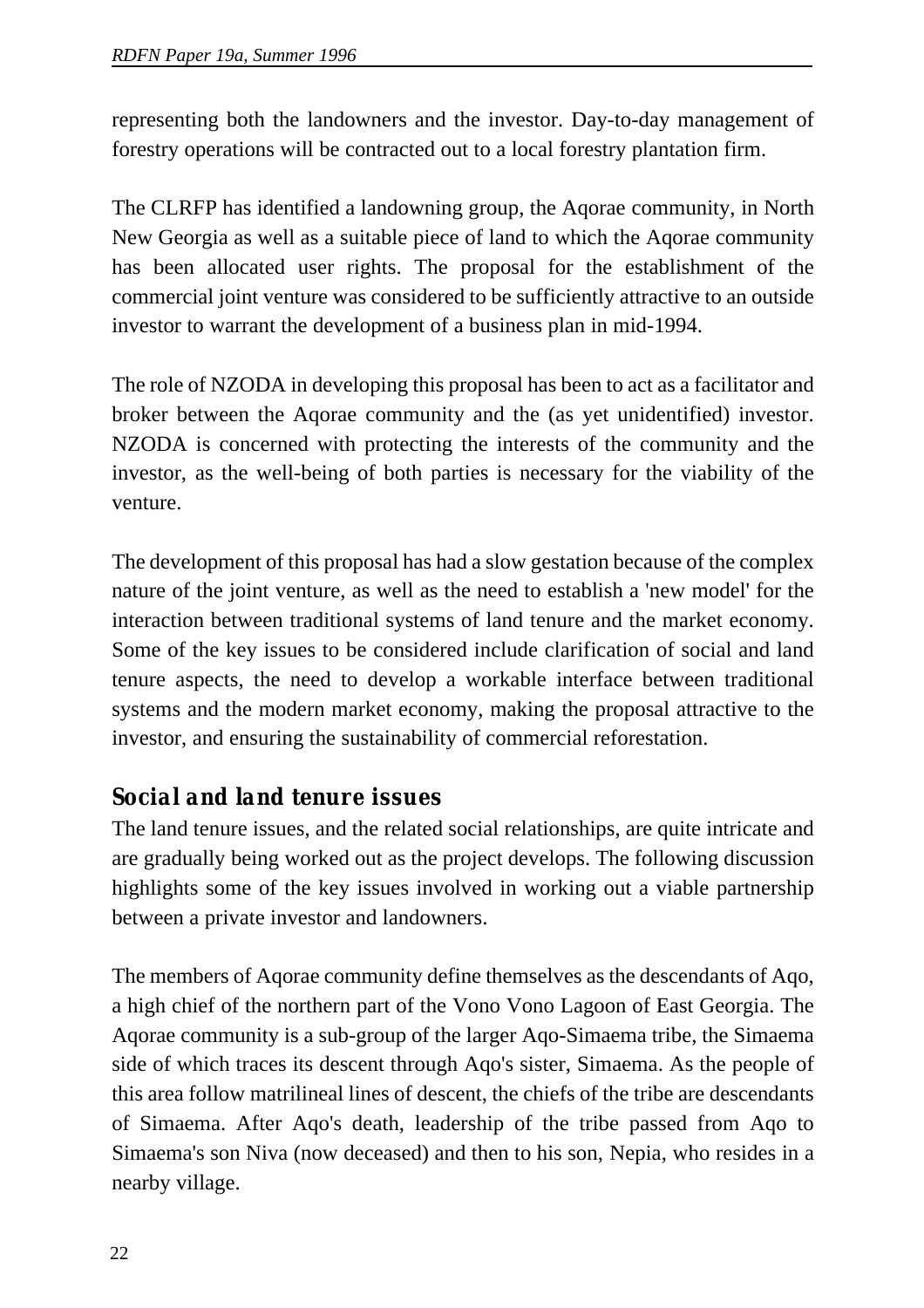The Aqorae consider themselves a subset of the tribe, principally because they feel that the whole tribe is too large a group to 'control' for the purpose of this project. Moreover, most of the Aqorae community reside in the area and earn their livelihood from the marine and land resources of the area, while most Simaema people live elsewhere, primarily in the urban sector. Significantly, the definition of the Aqorae as a distinct community was first made for this project. The arrangement has been discussed by the whole tribe and obtained a seal of approval from the tribal committee of chiefs. Furthermore, the tribe has the mechanisms to work out any land tenure issues itself and wishes to use customary rules to reach binding agreements rather than the western-style court system.

The Aqo-Simaema tribe is acknowledged to own land on the island of Kohinggo which was granted to them by the Kindu tribe. The boundaries of the Aqo-Simaema land on Kohinggo are well-defined and acknowledged by the Kindu tribe, as demonstrated by the distribution of logging royalties from Kohinggo in the 1980s. The Aqo-Simaema tribe has appointed a land guardian to look after the tribal lands on Kohinggo and has allocated land between members of the family for their use. The Aqorae community has been allocated sufficient land on the island for the proposed project. This allocation has been agreed to by the Council of Chiefs.

### *The interface between traditional systems and the market economy*

One of the main issues of concern to the investor is the degree to which the communal nature of land tenure poses a risk to the viability of the commercial enterprise. Solomon Island customary land tenure is often seen as a barrier to economic growth. In the past, many businesses have failed because of disputes over land ownership. Solutions have included limiting commercial enterprises to government-owned land (which constitutes only some 13% of the total land area) or pressing for land registration. The latter 'solution' is opposed by many Solomon Island people, who recognise that registration and codification would have negative ramifications on their traditions of resource ownership, community identity and leadership.

The purpose of the CLRFP is to demonstrate a viable alternative: a model for plantation forestry on communal land, funded through a commercial enterprise rather than by government or donors. To be successful, this requires that the landowners are a cohesive and well-defined group of people who have uncontested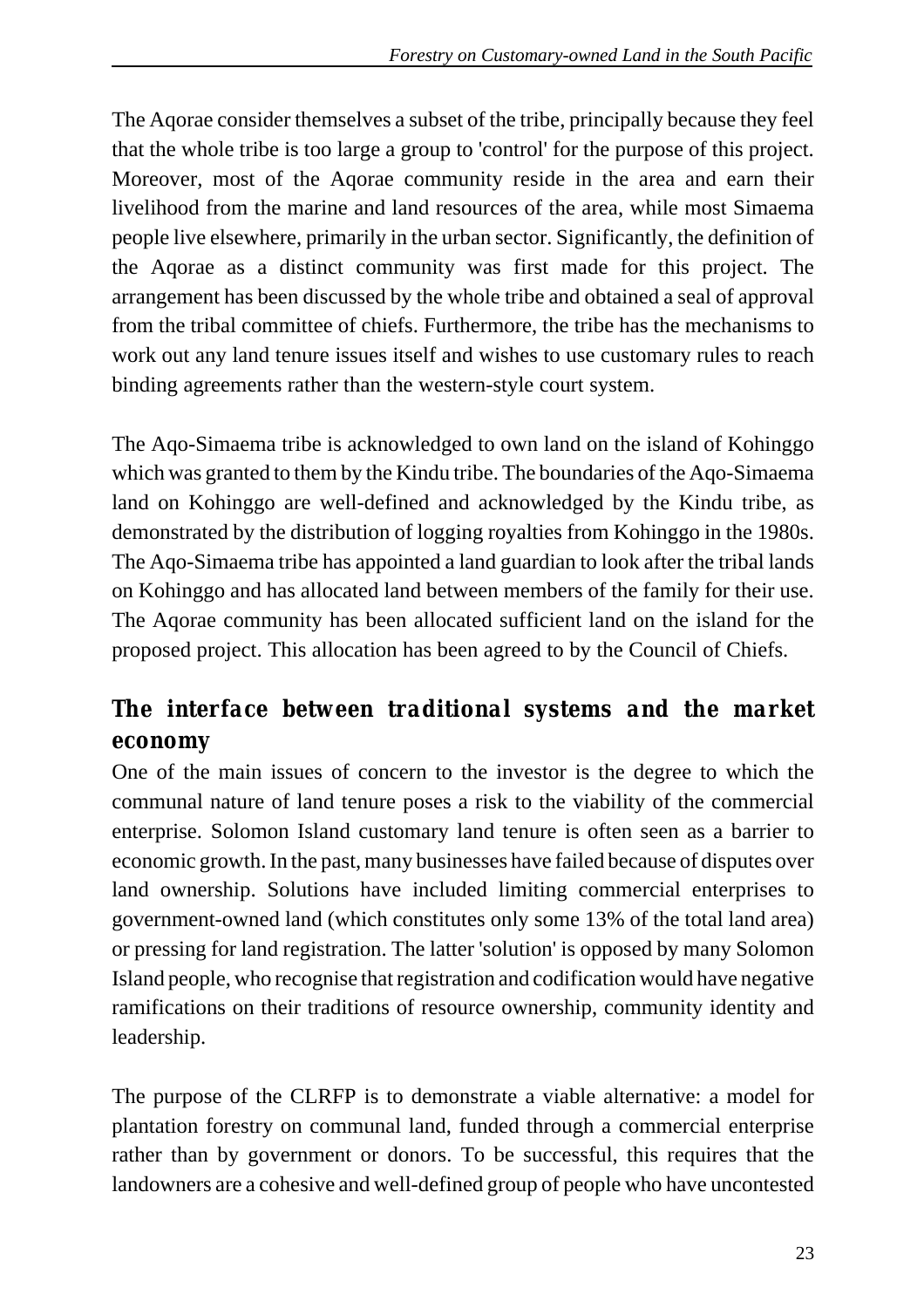user-rights over the demarcated piece of land. Their investment in the enterprise is the use of the land over the life-time of the proposed project, matching the financial investment made by the investor. Success also requires that the interests of the community are protected and that disputes within the community do not jeopardise the whole project. Suitable structures have to be put into place, therefore, to ensure that the interests of all community members are protected.

A number of issues need to be addressed in order to assist the Aqorae community to participate in the joint venture on an equal basis. These issues provide a checklist that would be useful for other commercial ventures involving customary land owners:

- ! The need for a management structure for the community as a partner in the joint venture – involvement in a commercial venture could have potentially divisive effects on the community and it is essential that mechanisms are developed for working out these problems as well as providing a means for equitable participation by men, women and youth in decision making.
- ! Clarification of land user rights although the land has been allocated to the Aqorae community for their own use, their right to the use of the land needs to be validated through a customary agreement.
- ! The need for the Aqorae community to establish a legal entity to represent them on the board of the joint venture – this legal entity will need to include conflict resolution mechanisms to deal with any disputes over land, the distribution of benefits, etc.
- ! Clarification of the expected benefits from the joint venture and how these are going to be distributed within the community – direct benefits include income from providing labour for plantation operations, a share of stumpage for the community, and training opportunities for community members in managing contract gangs, project management, etc. These benefits should be equitably distributed, especially where individuals benefit directly (from wages and training). It is particularly important that both men and women have equitable access to the benefits.
- ! Community commitment to a unified goal in order to ensure that all members of the community work towards a unified goal, it will be essential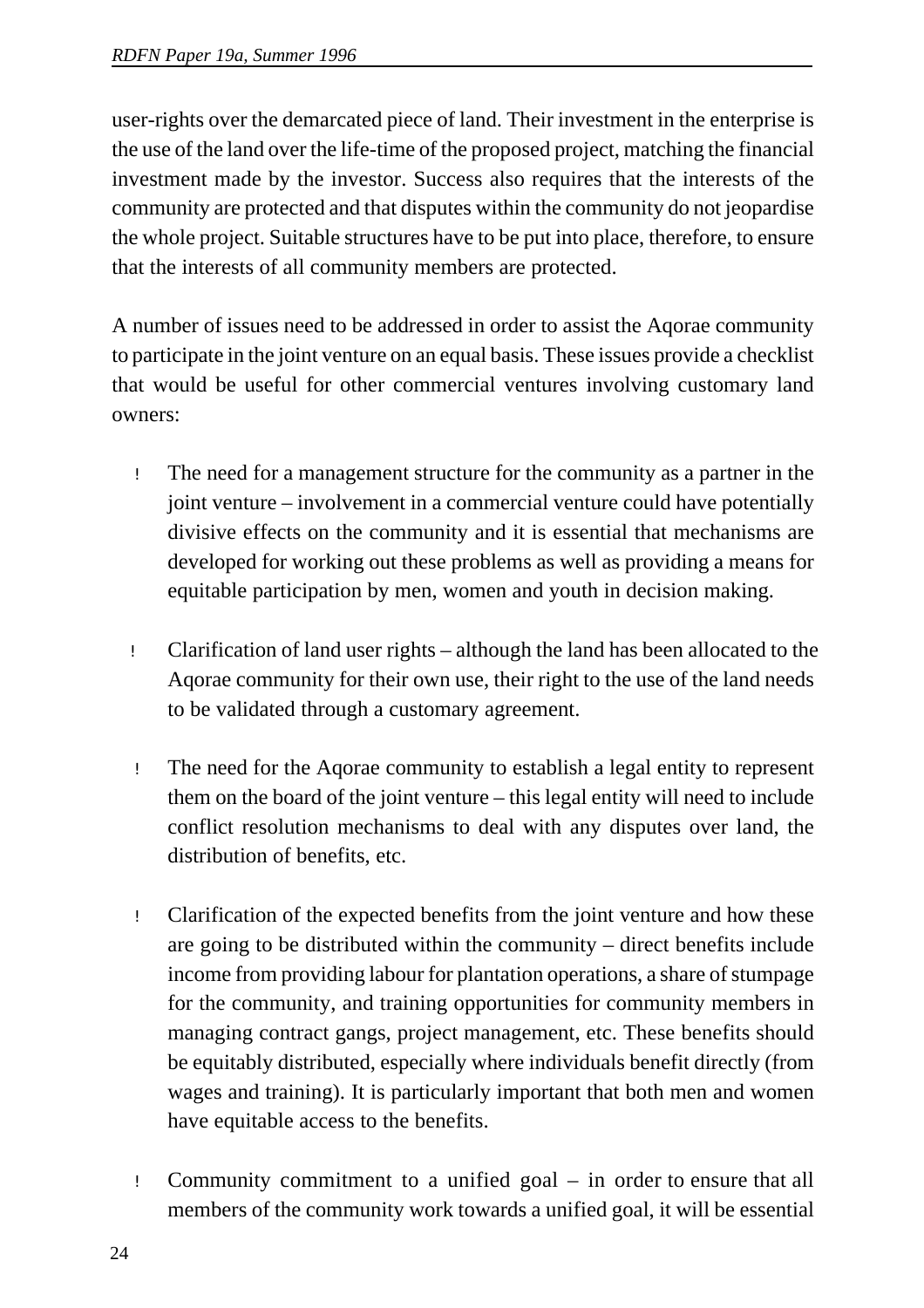for the entire community to be better informed and involved in planning and implementation.

- ! Access to training opportunities for men, women and youth to effectively participate in the joint venture, members of the Aqorae community will need to have training in areas such as project management, small business development skills (eg. for managing contract gangs), and in silvicultural practices.
- ! Selection of the investor to be the joint venture partner to ensure the success of the project it is essential that an 'ethical' investor is selected who has an understanding of customary land tenure issues, as well as fulfilling other more technical requirements such as having experience of small-scale forestry, marketing, etc.

### *Security for the investor*

Although the venture should be financially attractive to an investor (the forecast internal rate of return is 15.5%), a number of issues have been identified in the business plan (Hewitson & Massey, 1995), which are crucial to the success of the project:

- ! the venture is based on customary-owned land which has an inherent security as it cannot be sold to other parties, and is a joint undertaking with the landowner, thus helping to ensure commitment;
- ! the day-to-day management is to be undertaken by a company with proven forestry experience in the area and a good record of community liaison;
- ! the project was initiated by the local community and has strong support from both the leaders and the wider community;
- ! access exists to local logging facilities, a nearby port and a secure market;
- ! there is strong support from the Solomon Islands government for the project as it encourages private sector investment in the forestry sector;
- ! there are low overhead costs, including labour and transport.

### *Sustainability*

Another crucial issue for this project is the sustainability of the reforestation activities in this area. The present proposal is for a plantation for 16 years. It is important, however, that the landowners, with or without external financial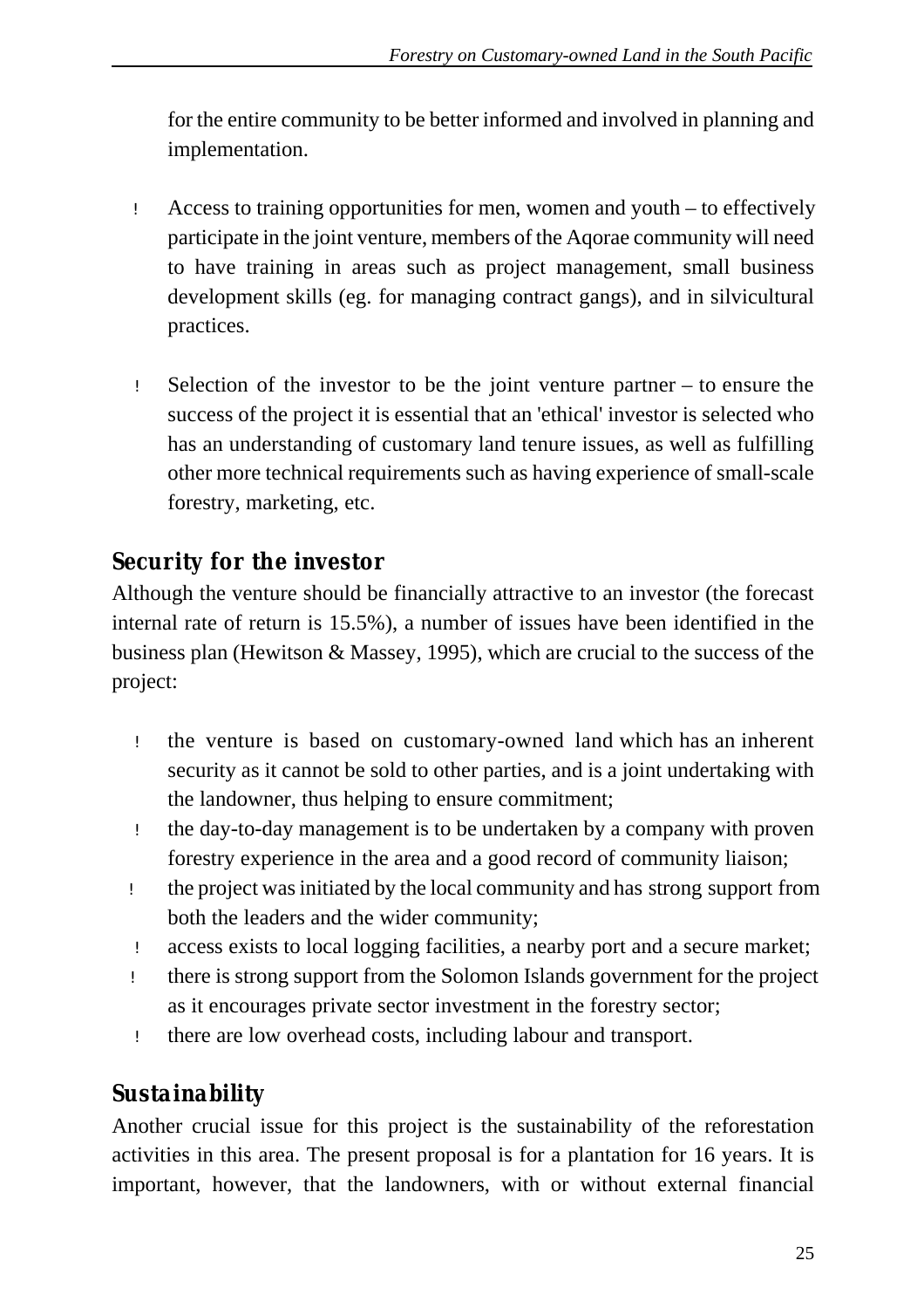assistance, are then able to continue forestry operations in the area. This may include diversification to other exotic and indigenous species. The sustainability of reforestation requires:

- ! proof that joint ventures are a viable commercial enterprise, of benefit to both landowners and investors;
- ! capacity building for landowners, in forestry practices as well as business management;
- ! equitable distribution of the benefits from joint ventures amongst men and women in the community;
- ! communities able to resolve disputes through traditional systems of decisionmaking and conflict resolution rather than having to resort to the court systems;
	- ! 'ethical' investors able to understand issues of customary land tenure and to work within this framework;
	- ! a climate in the Solomon Islands that is conducive to investment by the private sector.

Although this project is still in its infancy, the groundwork already laid provides a solid foundation for further development. A cautious approach has been taken, both because this is uncharted territory for NZODA, and due to its potential to provide a replicable model that can be adapted to other areas in the Solomon Islands and elsewhere.

# **Conclusion**

The discussion in this paper, and especially the description of NZODA experiences with forestry activities in Melanesian countries, highlights the complexities of forestry on customary-owned land. In drawing together the threads of the different aspects of forestry in the South Pacific, some common themes or elements can be identified which may serve as lessons for future activities:

 ! It is important that the needs and priorities of the landowning communities are kept uppermost in the planning and implementation of projects. Unless the landowners and their communities assume ownership of forestry projects, whether for conservation and development or for reforestation, the sustainability of the projects will not be ensured.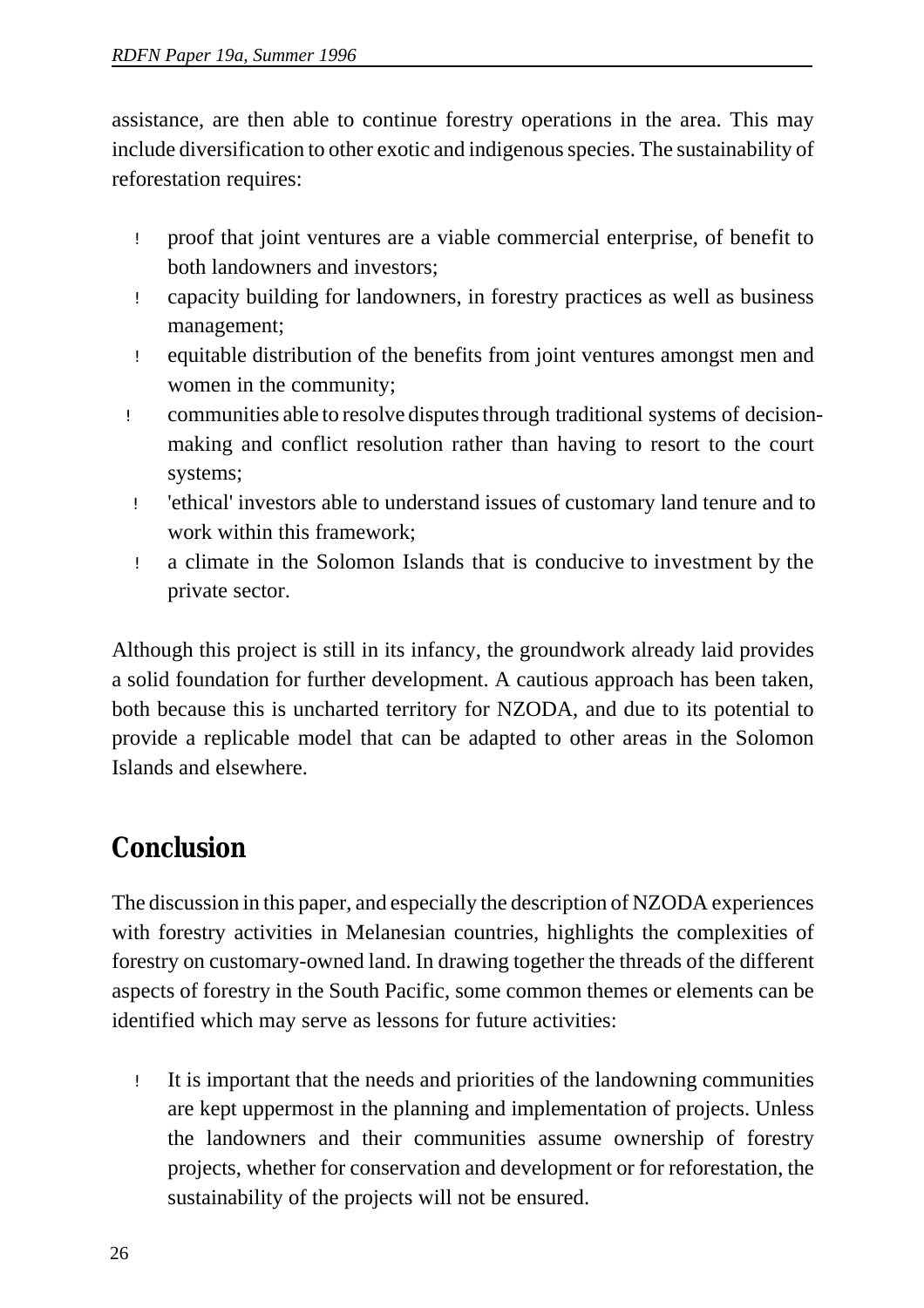- ! Ensuring the ownership of projects by communities will require that donor and government agencies are committed to a participatory approach to project planning and implementation, and a readiness to share project control with the beneficiaries.
- ! Sharing control with communities means that donor agencies, in particular, will have to listen to the communities and understand, respect and accept their world views. As highlighted above, many of the initial teething problems with projects on customary-owned land arise from a lack of appreciation of the differences between cultures with regard to social relationships and attitudes to land and resources.
- ! Working out a harmonious relationship between traditional views about land tenure and resource use, and western concepts of individual property rights, is essential to the success of forestry projects on customary-owned land. Creative and innovative ways to promote that harmony will be needed, rather than attempts to change traditional systems.
- ! Flexibility of approach when dealing with different land tenure systems is crucial. This means that in developing replicable models, key concepts should be transposed rather than details of project design.

This will require allocation of much more time to the identification, appraisal and design stages of projects and the involvement of landowners in the process.

# **References**

- Baba, J, (in prep.), 'Towards sustainable livelihood: the Koroyanitu National Park project', manuscript.
- Batibasaga, Kalaveti (1993), Statement at the 1993 Heads of Forestry Meeting, Nadi, Fiji.
- Crocombe, R, (1971), 'The pattern of change in Pacific land tenure', in Crocombe, R, (ed.)*, Land Tenure in the Pacific*, Oxford University Press, Melbourne.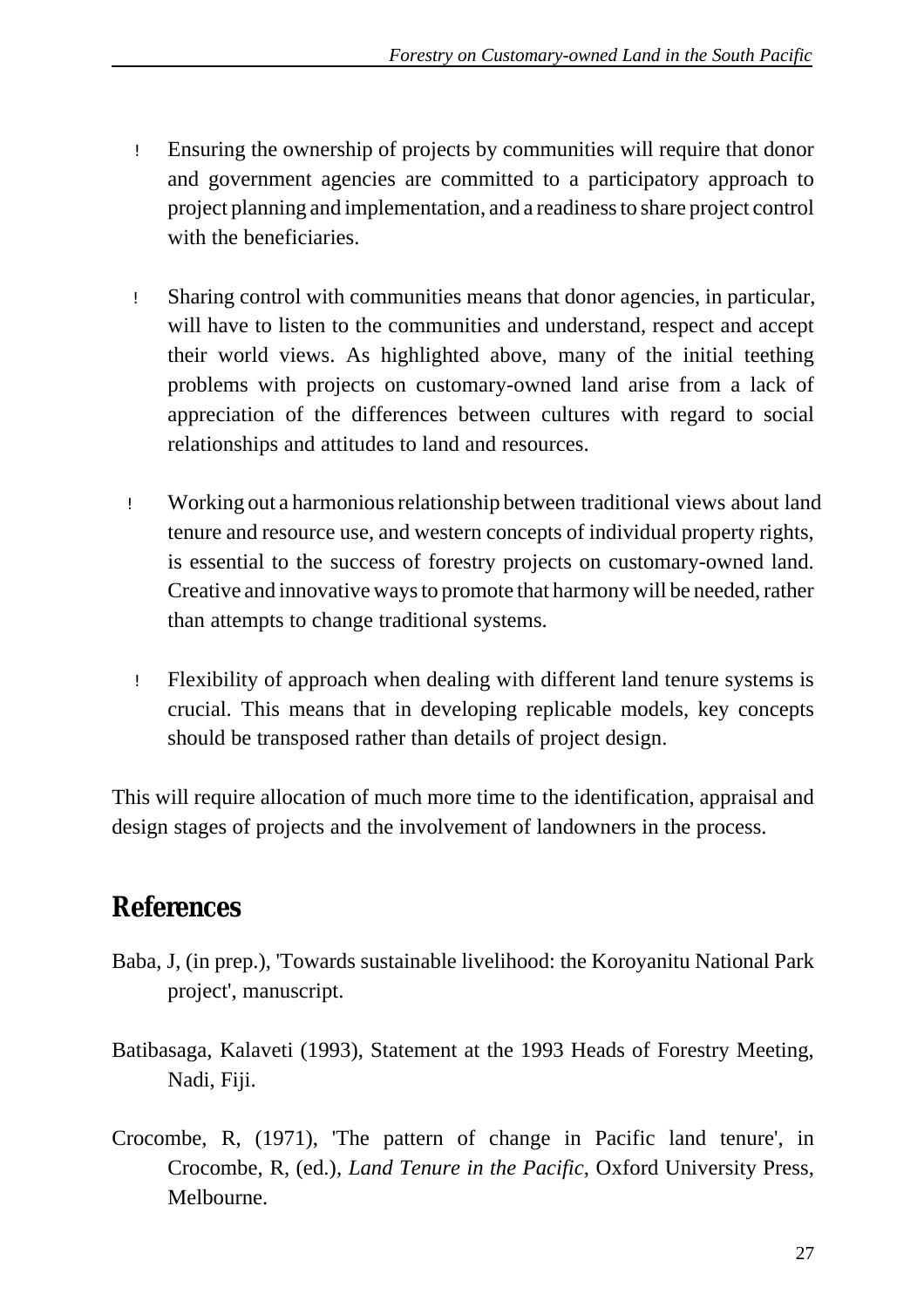- Duncan, R C, (1994), Melanesian Forestry Sector Study, Australian International Development Assistance Bureau, International Development Issues No. 36.
- France, P, (1969), *The charter of the land: custom and colonisation in Fiji*, Oxford University Press, London.
- Hewitson, M & Massey, C, (1995), 'Customary Land Reforestation: Supporting Community-based Joint Ventures in the Solomon Islands', Massey University.
- Maenu'u, L P, (1984), 'Land within traditional societies of Solomon Islands', Paper presented at the workshop on land tenure and rural development, University of the South Pacific, Tonga.
- NZODA, (1990), 'Evaluation of the Malaita Customary Land Pilot Reforestation Project', NZODA, Wellington.
- NZODA, (1995a), 'NZODA support for ecotourism in Fiji', DEAP report #81, NZODA, Wellington.
- NZODA, (1995b), 'Review of the Customary Land Reforestation Project in the Solomon Islands', NZODA, Wellington.
- Smith, A, (1994), 'Incentives in Community Forestry Projects: A help or hindrance?', ODI Forestry Network Paper 17c.
- SPREP/UNDP, (1994), 'South Pacific Biodiversity Conservation Programme: Project Document', SPREP/UNDP, Apia, Western Samoa.
- Wakelin, D, *et al.*, (1995), 'Draft management plan for Erromango Kauri Reserve', Dept. of Conservation, New Zealand.
- Ward, A, (1974), *A show of justice: Racial Amalgamation in nineteenth century New Zealand*, Australian National University, Canberra.